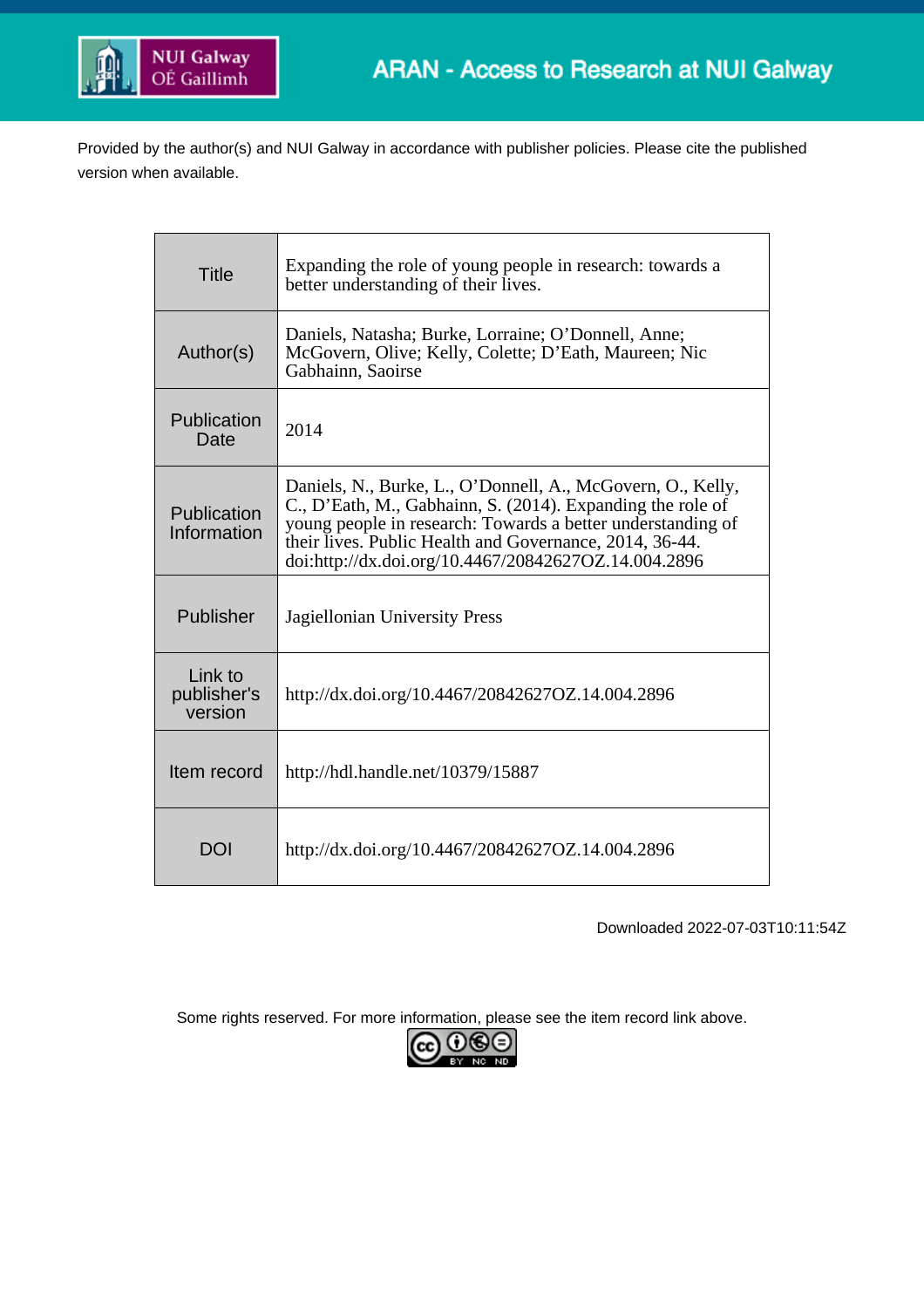#### **TITLE**

Expanding the role of young people in research: Towards a better understanding of their lives.

*Published in: Public Health and Governance, 12(1), 2014*

# **AUTHORS**

Ms. Natasha Daniels<sup>1</sup>, Ms. Lorraine Burke<sup>1</sup>, Ms. Anne O'Donnell<sup>2</sup>, Ms. Olive McGovern<sup>2</sup>, Dr. Colette Kelly<sup>1</sup>, Ms. Maureen D'Eath<sup>1</sup>, Dr. Saoirse Nic Gabhainn<sup>1,3</sup>.

<sup>1</sup> WHO Collaborating Centre for Health Promotion Research, School of Health Sciences, National University of Ireland, Galway.

<sup>2</sup> Citizen Enagement Unit, Department of Children and Youth Affairs, Government of Ireland

<sup>1</sup> Corresponding Author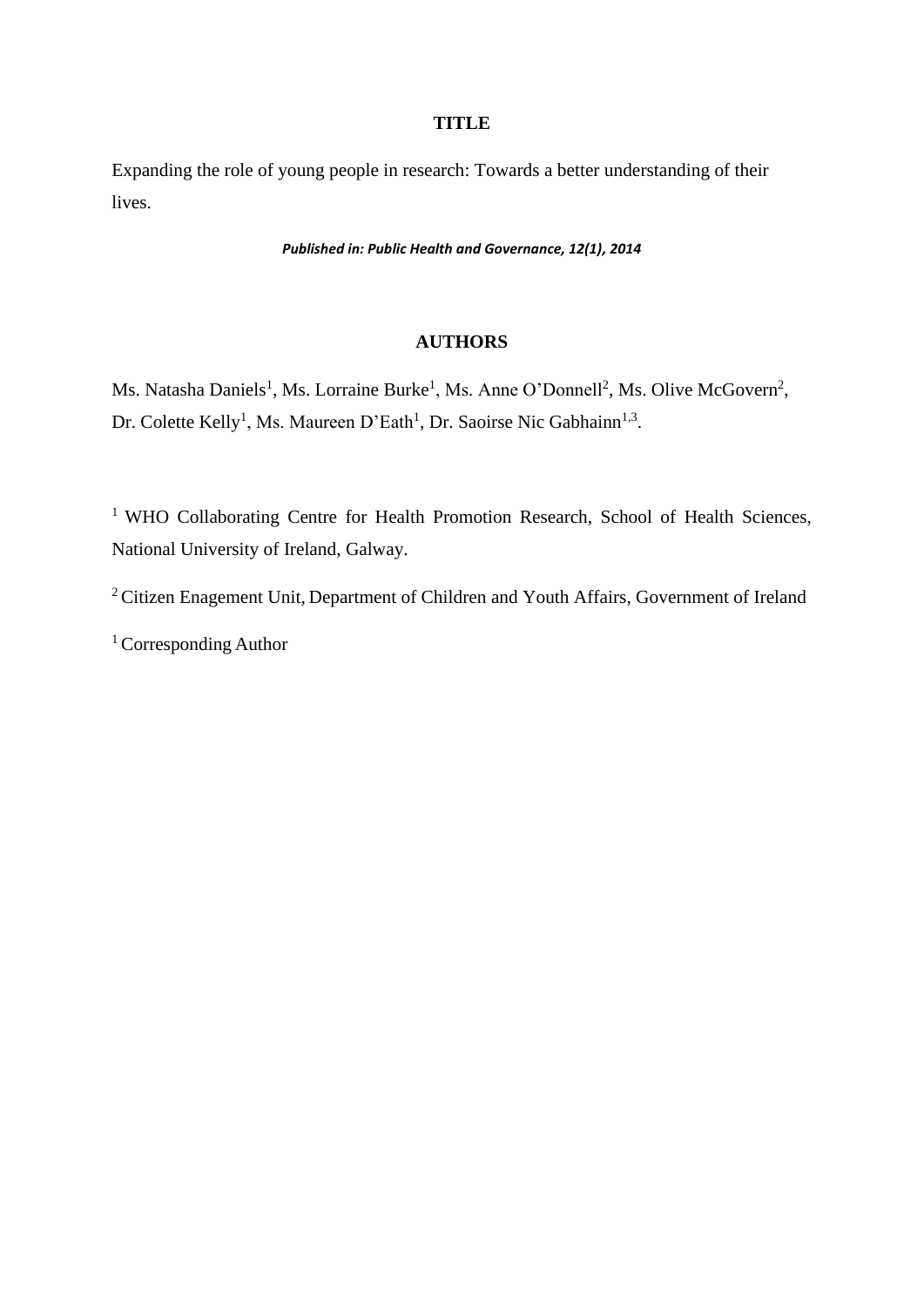### **ABSTRACT**

The participation of young people in the research process can be empowering for the participants and valuable for the research outcomes. This paper presents the methods used and outcomes of involving youth in the development of the Health Behaviour in School-aged Children study in Ireland.

Two participative workshops were conducted with young people: the first focused on identifiying what is important for people to understand about young people's lives; the second served to expand and prioritise the themes identified, for the purpose of developing questionnaire items. Following idea generation, discussion and voting four themes emerged as priorities. These were; 'Diversity and Individuality', 'Independence', 'Mental Health' and 'Bullying'.

The process enabled young people to prioritise dimensions of their lives that deserved further quantitative research attention. The findings of the study identify the potential of such a methodology to transform the path of any research project concerning young people.

### **KEYWORDS**

Youth, participation, research, health, Ireland, HBSC.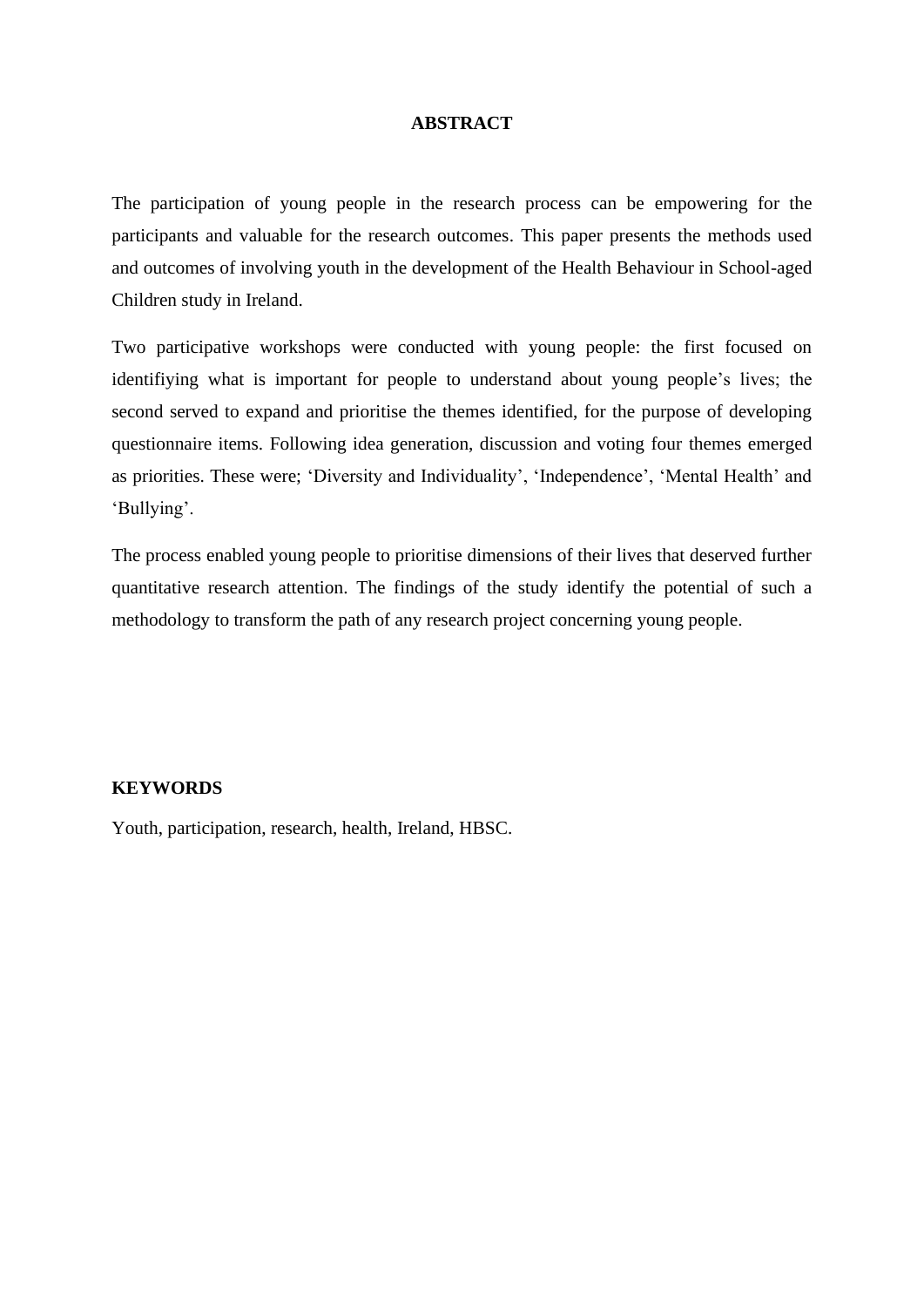#### **INTRODUCTION**

Article 12 of the United Nations Convention of the Rights of the Child (UNCRC) (1989) enshrines the rights of children to have their views and opinions heard, respected and taken into account (UNCRC, 1989). Children are increasingly recognised as social actors (Sinclair, 2004), competent to comment on their own lives and to participate in shaping their environments.

Attempts to categorise or classify children's levels of participation have developed from Arnstein's (1996) ladder of participation and its adaptation by Hart (1997) and Shier (2001). In an effort to move away from typographies that are hierarchical and which thereby assume that some levels or types of participation are superior to others, Kirby et al., (2003) adapted Sheir's (2001) model to produce a non-hierarchical model of participation. This model acknowledges that the optimal level of participation is that which is most appropriate to the context.

Active participation is empowering and offers participants the means of influencing decisionmaking; it is not a technique 'but part of a process of dialogue, action, analysis and change' (Pretty et al., 1995). Sinclair (2004) argued that much of what is described as participation is, in fact, consultation which has passive connotations rather than an active, empowering level of participation that would reassure children and young people that their involvement will make a difference. True participation requires that not only are children given the opportunity to express their views but, once expressed, their opinions are acted on, where appropriate (Turtle et al., 2010).

There exists an increasing recognition that young people have a right to participate in issues that concern their own lives (Coyne, 2008) and in the determination of decisions that are of relevant to them (Morgan et al., 2002). Participation has been characterised as a form of power (Scafer & Yarwood, 2008). If power is vested in the production and control of knowledge (Bowd et al., 2010); then those who create knowledge have a claim to power (Mills, 2003). O' Higgins cites Kirshner & O'Donoghue's, (2001) argument that once the researched are allowed to become analysts of data, they become generators of new knowledge.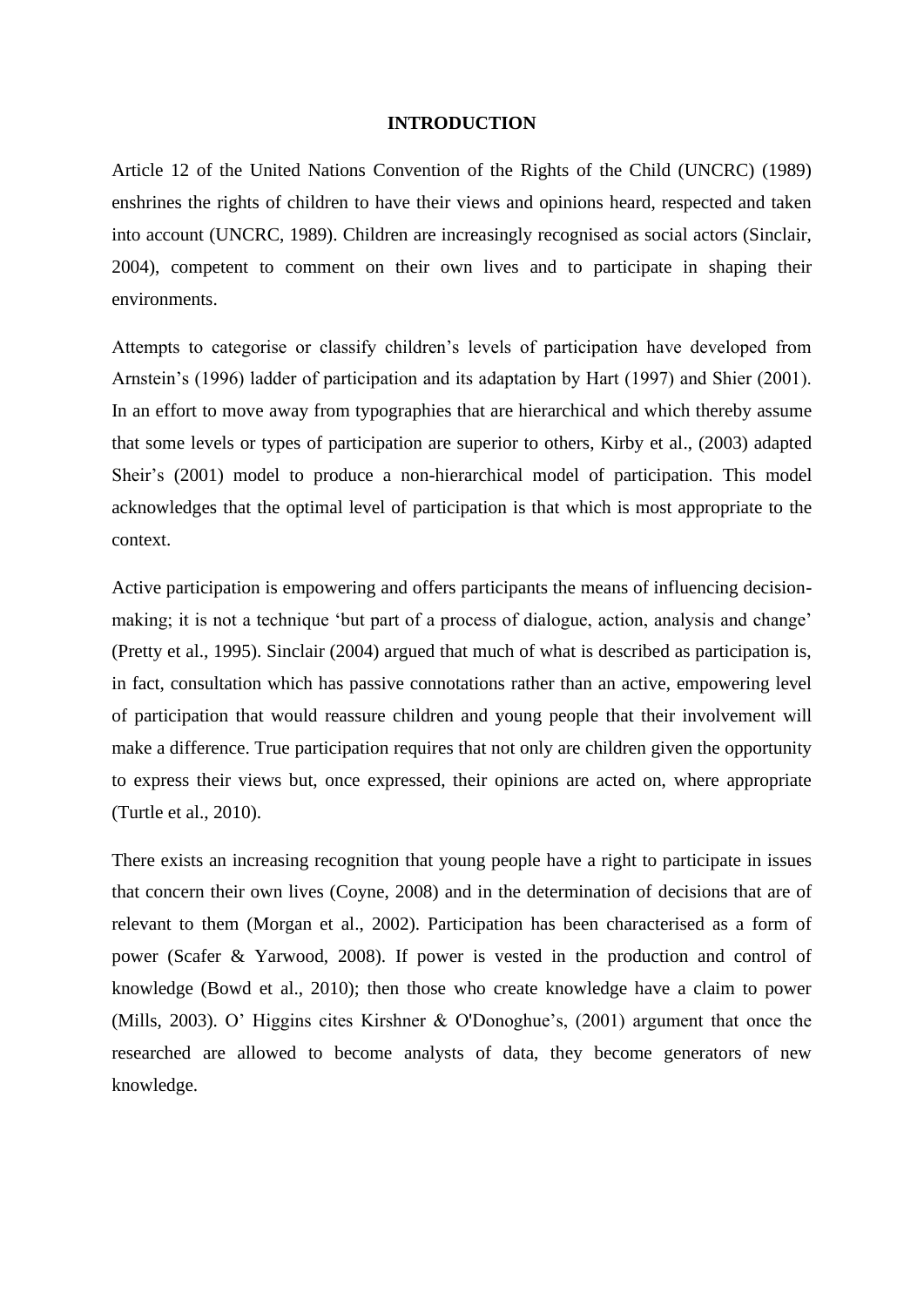The recognition of children's social agency is a key driver to their increased involvement in research. Children and young people's role in research has traditionally been as a resource an object of or a subject for the researcher (Malone, 2006). Malone (2006) tracks the shift from this position to one where research is done *with* children which, she argues, positions the children as experts with knowledge that will be valued and respected. Likewise, Bowd et al (2010) identifies the move away from young participants being treated as respondents to inquiry instruments, to being partners in a transformative research process (Bowd et al., 2010). Participatory research engages young participants to do more than give responses to research instruments designed by adults (Christenson & James, 2008).

Children's competence to actively engage in the research process has been questioned but this questioning has been countered with the proposition that children's competence is 'different from' not 'lesser than' the competence of adults (Kellett, 2005; Waksler, 1991; Solberg, 1996). Children, it is argued, are more likely than adults to be interested in all the stages of the research process. Children accept unexpected results and the need to revise their ideas to a greater extent than adults do because they are still in a life-phase wherein they know that their knowledge is incomplete and provisional (Alderson, 2000). As children and adolescents learn and play, as social competents, they are immersed in their own worlds (Corsaro, 1977), sharing cultural knowledge (Kanton et al., 1998), negotiating meaning (Mandell, 1991) and making sense of the world of adults (Waksler, 1991) (O' Higgins, 2011). Children, Kellett stated *"….are party to the subculture of childhood which gives them a unique 'insider' perspective that is critical to our understanding of children's worlds" (*Kellett, 2010, p195). Children's perspectives are based on their own experiences and are, therefore, as valid as perspectives offered by adults on their own lives (Bourke, 2009; Wahab, 2003). To the extent that a lack of skills inhibit the participation of children and young people, many research projects that partner with children and young people provide training to develop relevant skills (e.g., Burns & Schubotz, 2009; O' Brien & Moules, 2007; Kellett, 2005). A number of organisations also actively support and foster young researchers (Children's Society Research Unit. (n/d); Ethnicity, 2009; York Young Researchers, 2011).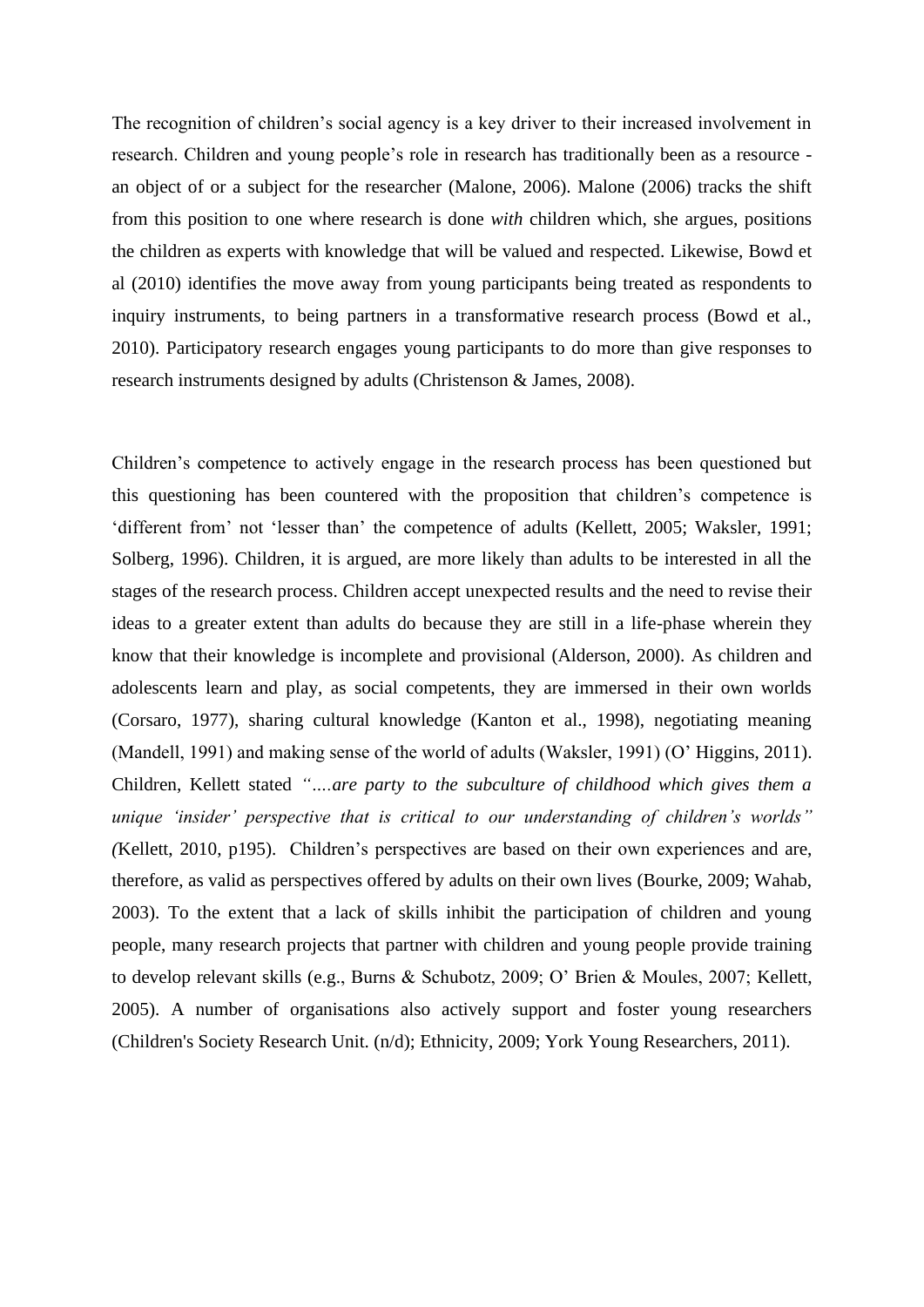In 2013, Jacquez et al. investigated the level to which youth were involved in 56 Community-Based Participatory Research (CBPR) projects that involved youth partners. They found that youth most frequently participated in the design or conducting of research (84%) and the identification of needs, priorities and goals of research (77%) and were least likely to participate in the data analysis (54%) or disseminating and translating research findings phases of the projects. Notwithstanding the enthusiasm for involving children and young people in the research process it is evident that a number of barriers exist. These barriers include; funding, timing, ethics, maintaining the commitment of young people over the course of a project. Turtle et al. (2010) suggested that some aspects of child involved research activity have been more reported than others, for example; there is more evidence of children and young people's participation in the processes of data collection and analysis than of their involvement in research design and the development of research tools. There is little evidence in the literature of children and young people's involvement in key stages of large, crossnational research; such research is, to date, still the bastion of adult researchers.

#### **Department of Children and Youth Affairs (DCYA)**

The DCYA is part of the Government structure in Ireland with a responsibility for children and youth affairs. The Department has a dedicated Citizen Participation Unit, whose work is undertaken through the establishment of structures for children's participation in decisionmaking; conducting consultations and dialogues with children and young people; and development of evidence-based policy in keeping with national and international best practice. The DCYA Participation Team has extensive expertise in design and facilitation of children's participation initiatives and is comprised of staff from the DCYA and from two national youth organisations who deliver participation services contracted by the DCYA. The DCYA is currently establishing a Children and Young People's Participation Hub as a national centre of excellence on children and young people's participation in decisionmaking, under the National Strategy on Children and Young People's Participation in Decision-Making (2014-2020). This Hub will support implementation of the Strategy through the provision of information, training and resources for Government departments and agencies and the non-government sector.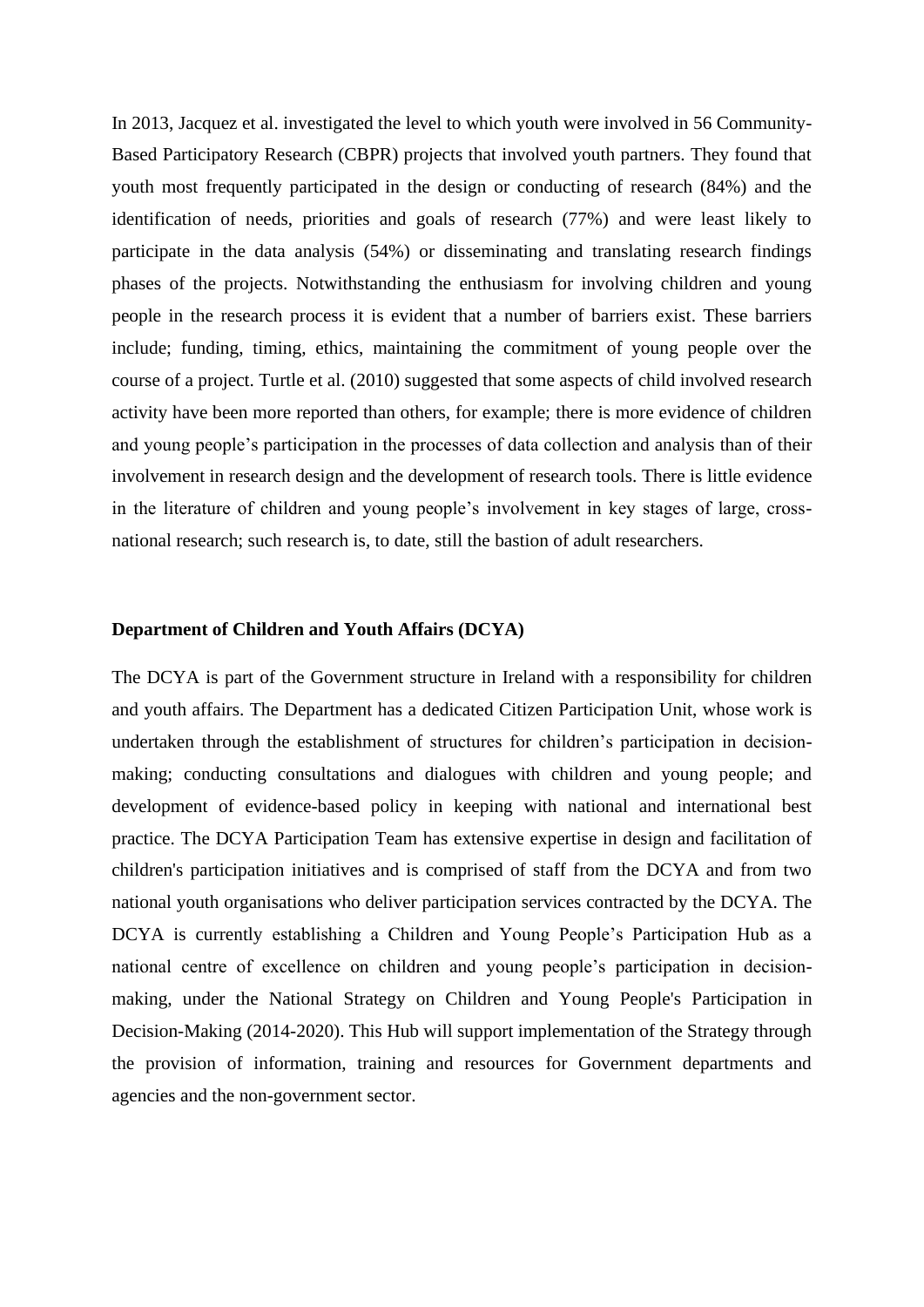#### **Health Behaviour in School-aged Children (HBSC)**

The HBSC study is a cross-national research study conducted in collaboration with the WHO regional Office for Europe. The aim of the study is to gain insight into, and increase our understanding of young people's health and well-being, health behaviours and their social context. The target age group of the study are 11, 13 and 15 year olds attending school, however HBSC Ireland include children from 9 to 18 years of age. An essential objective of HBSC Ireland is to engage with various stakeholders and when possible involve them in the research process. In preparation for the 2014 HBSC survey cycle it was a priority of the research team to focus on young people's involvement in the research process. Until recently young people's involvement in HBSC has been primarily during the data collection phase, when they voluntarily give information about themselves. A key function of the HBSC study is to inform policy and practice and it is vital that the research is inclusive of young people's own views and priorities to realise this completely.

### **Working in Partnership**

During 2011, the HBSC Ireland research team approached the DCYA Citizen Participation Unit for advice on more comprehensively involving children and young people in the survey cycle. The NUIG Team explained that the domains explored in the HBSC Survey and the questions under each domain are developed by academics and policy-makers at national and international level. Based on the advice received and best practice in youth participation, it was agreed that because of the importance of the HBSC study in Ireland it would be important to include children and young people in all aspects of the study from conceptualisation to dissemination. Towards achieving the goal of youth participation in the HBSC research process a partnership approach was adopted. In recognising the expertise of both the DCYA Citizen Participation Unit and the HBSC research team a partnership was formed under the fledgling DCYA Participation Hub to enable young people to participate in setting priority themes for the 2014 HBSC research cycle. It was agreed that in order to ensure the most meaningful participation of young people, they should be involved from the beginning of the research process and, in particular, in identifying the most important aspects of their lives. Towards accomplishing this, two participatory workshops, each with specific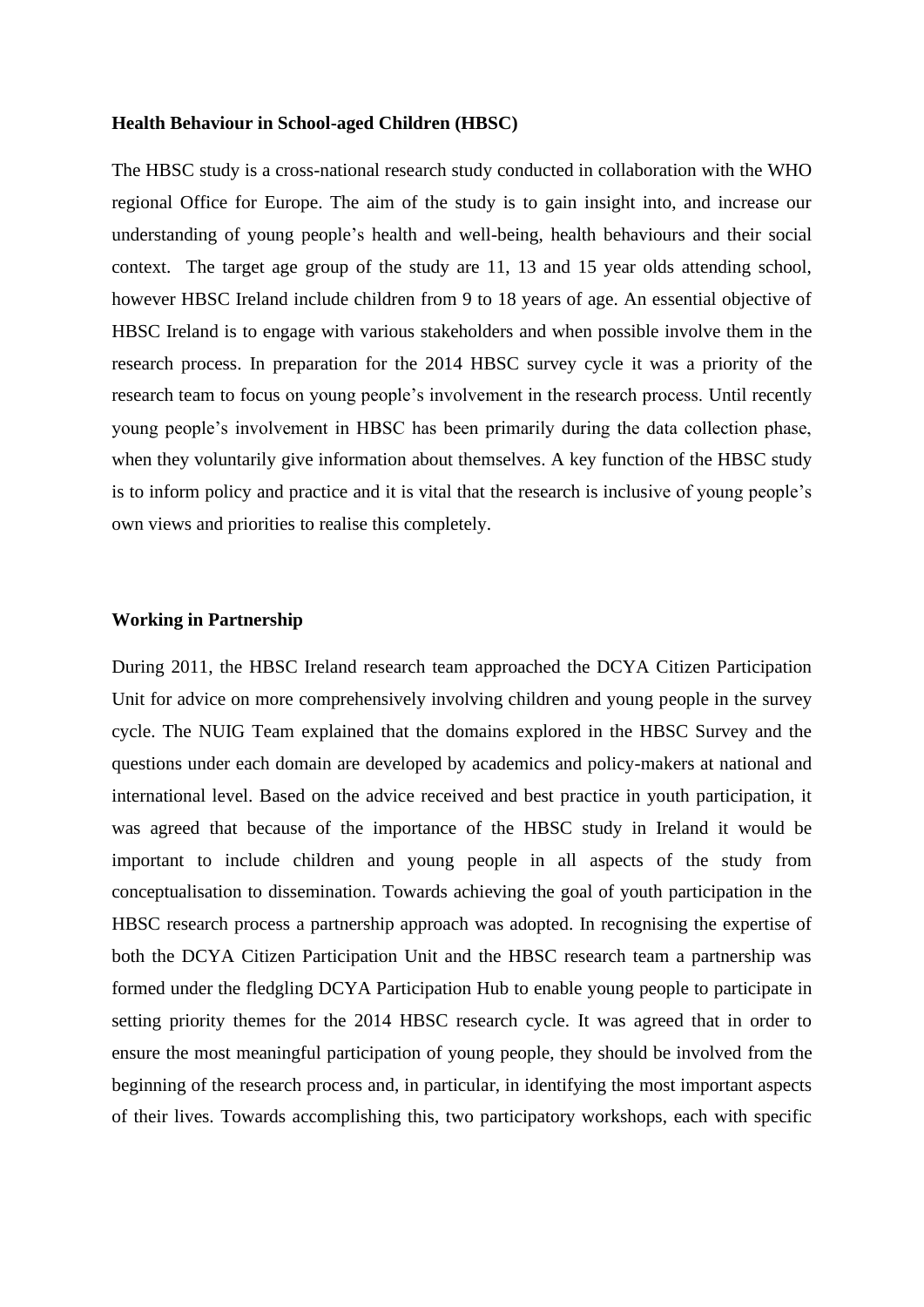objectives relating to the HBSC research process, were carried out with young people from various counties in Ireland. This paper focuses on the process and findings of these two workshops.

### **The aim and objectives of the workshops**

The main aim of these participative workshops was to increase young people's involvement in the HBSC research process with a view to ensuring the 2014 survey reflected the priorities of young people's lives in Ireland now. It was an important objective that the methodology used was in line with the principles of health promotion; participation and empowerment of the young people. The research team hoped that the research process, as well as the research output would have a positive impact on the young participants. It was also an objective of the process to explore the benefits and usefulness of involving young people in research about their lives and health, with a view to other researchers doing so in the future.

The workshops represent the first time a participatory research process was undertaken with young people within the International HBSC study. As a result of this, these workshops are also the first time young people were given an opportunity to set their priorities in the form of themes they feel are important to their lives thus highlighting the areas to focus on when developing new questions for inclusion in the survey. The process of theme development was carried out without researcher interference enabling young people to have an input at the very beginning stages of a national scale research project in Ireland.

### **METHODOLOGY**

### **Procedures**

Two workshops were carried out consecutively both using participative research methodologies. These two workshops were carried out in Autumn/Winter 2012 with a sample size of 24 post primary school children in workshop one and 43 post primary school children in workshop two, with an age range from 12 to 17 years. The first workshop provided the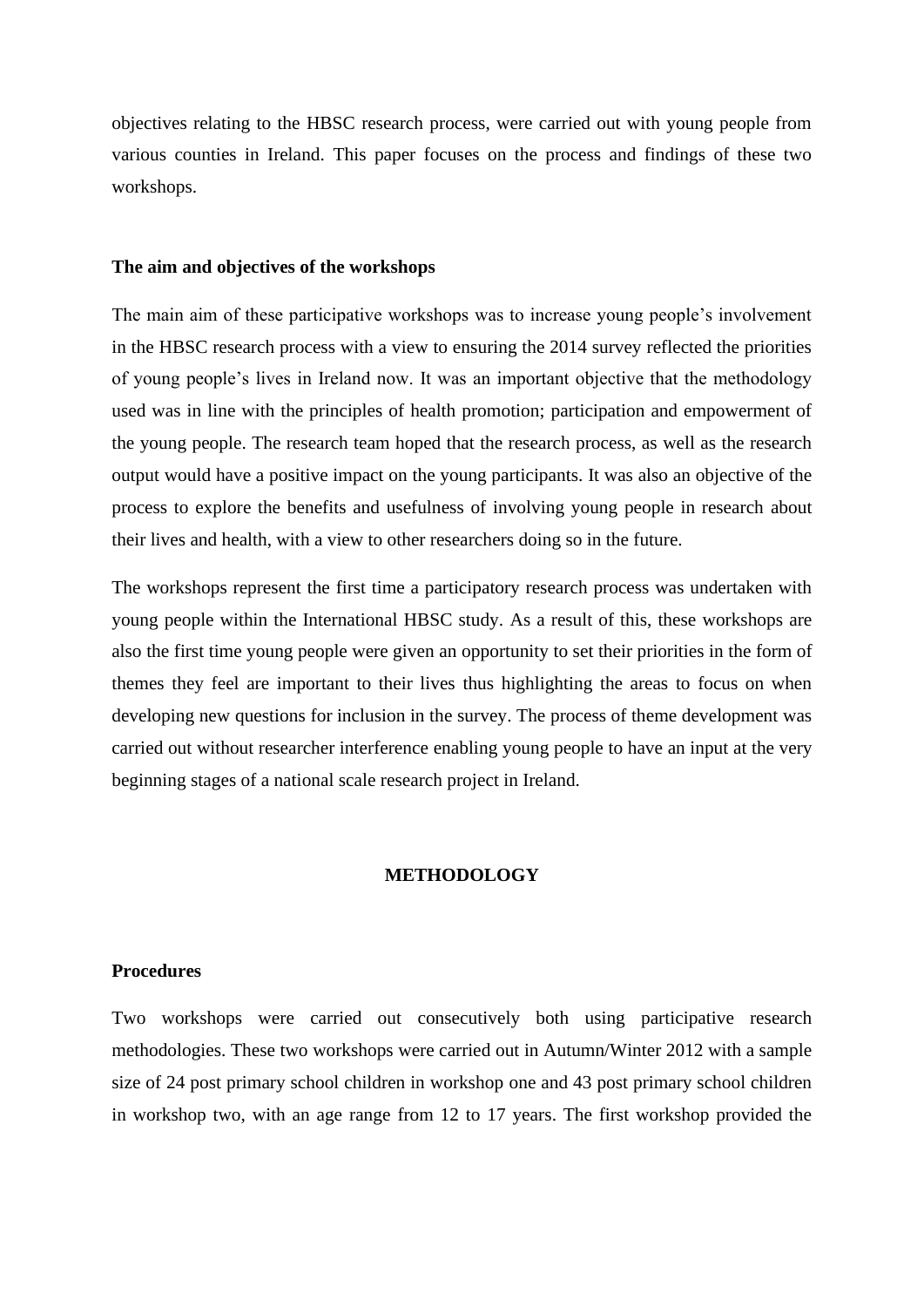young people with a blank canvas for them to share what is important in their life for people to understand and this resulted in many themes. In the second workshop, using the data generated in the first workshop, the young people developed categories within the existing themes with intention of focusing on these to develop questions for possible inclusion in the 2014 HBSC questionnaire in the future.

The Comhairle na nÓg was used as a recruitment vessel for the young people for both workshops. Comhairle na nÓg [\(www.comhairlenanog.ie\)](http://www.comhairlenanog.ie/) are local councils for children and young people (aged 12-17) that give them a voice on the development of local policies and services. They are the recognised national structure for participation by children and young people in decision-making and are in place in all 34 local authorities in Ireland supported by the DCYA Comhairle na nÓg Development Fund. A letter of invitation was sent to each Comhairle asking them to nominate two young people to attend the workshop. Just one of these young people was selected to participate to ensure a gender balance on the day. Active parental consent was obtained for each young person that participated. Prior to the workshop the young people were communicated with regarding their travel arrangements for the day. A different group of young people participated in each workshop.

The two workshops were run in line with the procedures outlined in the DCYA Child Protection Policy. Only adults directly involved in the process were permitted in the venue once the workshops commenced and each adult involved had Police clearance. Ethical consent was obtained for the HBSC study through the National University of Ireland Research Ethics Committee and these workshops were part of that process.

### **Research Design**

Although the workshops had two separate aims and outputs they followed the same basic format, both with an introduction, a group game, idea generation/expansion, idea grouping and voting. In workshop two the young people used the output from workshop one as their starting point and they developed the data further. The design of workshop one and workshop two are described below.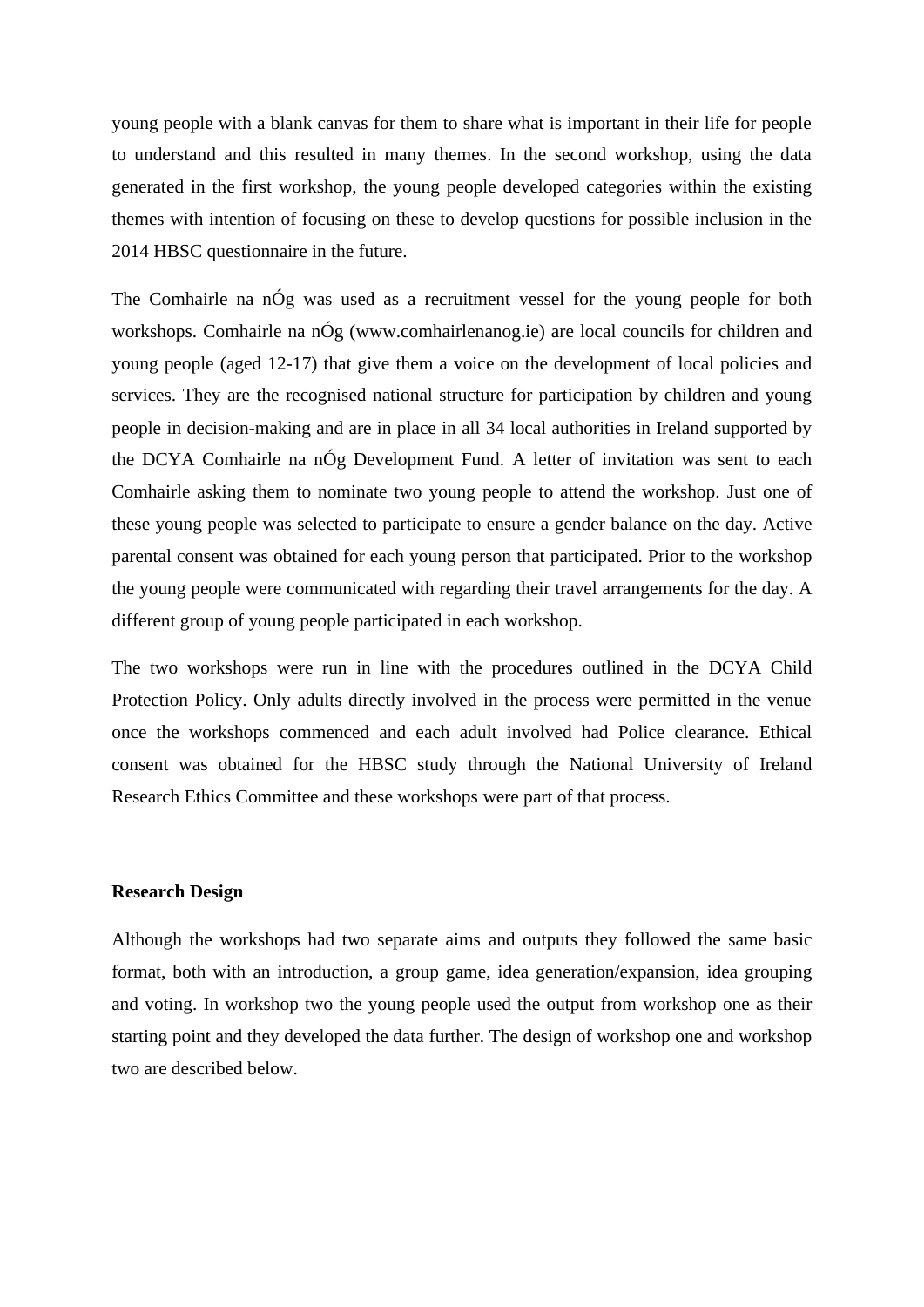# **Outline of the Participatory Workshop**

### Introduction:

For each workshop there were at least two researchers and a number of participation officers present. At the beginning of the workshops the researchers and participation officers introduced themselves to the young people. A brief description of the HBSC study was also provided. The purpose and the exact process to be followed for the workshop was then explained.

# Group game:

All of the young people, the participation officers and the researchers took part in a series of group games. The purpose of this was to make everyone feel more comfortable in the group and to encourage the young people to work with the facilitators and each other.

|                                         | <b>Workshop 1</b>                                                                                                                                                                                                                                                                                         | <b>Workshop 2</b>                                                                                                                                                                                                                               |
|-----------------------------------------|-----------------------------------------------------------------------------------------------------------------------------------------------------------------------------------------------------------------------------------------------------------------------------------------------------------|-------------------------------------------------------------------------------------------------------------------------------------------------------------------------------------------------------------------------------------------------|
| Aim                                     | To explore what young people identify<br>as important to understand what life is<br>like for young people in Ireland.                                                                                                                                                                                     | For young people to identify<br>their<br>2014<br>priorities<br>for<br>the<br><b>HBSC</b><br>questionnaire.                                                                                                                                      |
| <b>Idea</b><br>generation/<br>expansion | Each young person was asked to<br>consider the question "what would<br>somebody need to know about you or<br>your friends to understand what life is<br>like for young people in Ireland?" and<br>write as many answers as they wanted<br>to on individual pieces of paper.                               | Four of the six themes with the most<br>votes in workshop one were used in this<br>workshop**                                                                                                                                                   |
| <b>Idea</b><br>grouping                 | Randomly assigned to 4 groups the<br>young people discussed their answers<br>and grouped them together in common<br>themes. Any similar themes from the<br>other groups were merged together if<br>young people decided<br>they<br>the<br>addressed the same<br>This<br>issues.<br>resulted in 16 themes. | The young people worked in 4 groups<br>each working on a different theme. The<br>ideas identified in workshop were further<br>categorised by the young people. They<br>also had the opportunity to add new ideas<br>to their respective themes. |
| <b>Voting</b>                           | Each young person voted on the<br>themes they would like more time to<br>discuss. Six themes were prioritised in<br>this vote and the young people then<br>discussed the question 'why is this                                                                                                            | Each young person voted on the three<br>categories they thought were<br>most<br>important within each of the four themes<br>(each young person had 12 votes). These<br>votes were collated and resulted in the                                  |

# *Table 1: Outline of participatory workshop one and two*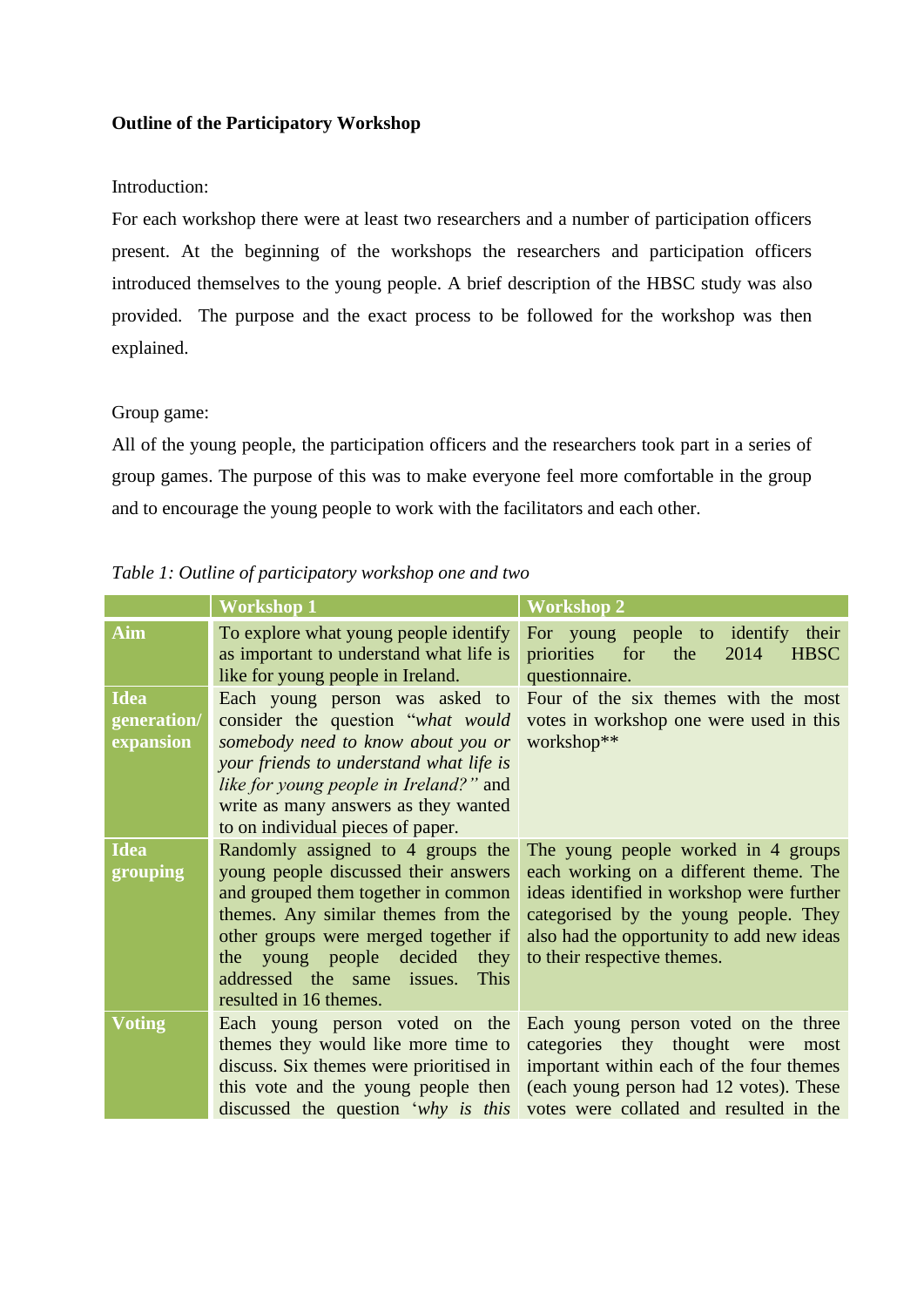|               | and noted their reasons.                                   | <i>important</i> for each of the 6 themes top 3 categories that received the most<br>votes within each of the four themes.                       |
|---------------|------------------------------------------------------------|--------------------------------------------------------------------------------------------------------------------------------------------------|
| <b>Output</b> | people's lives in Ireland were young people.<br>developed. | As a result 6 themes and the reasons Four themes, each with 3 categories<br>why they are important to young within them, were prioritised by the |

\*\* Two of the themes were not used for workshop two as they were very similar to some questions already included in the HBSC questionnaire.

# **RESULTS**

There are three key pieces of information resulting from these two workshops. The themes that emerged from the question "*what would somebody need to know about you or your friends to understand what life is like for young people in Ireland?"* and the votes they received, displayed in Table 2 below. Secondly, the six themes that received the most votes and an example of some of the reasons why they are important to young people, displayed in Table 3 below and finally, from these themes the categories that that young people prioritized as most relevant to their lives, displayed in Table 4 below.

*Table 2: The sixteen themes and the number of votes they received*

| <b>Number of Votes</b>  | <b>Themes</b>                               |
|-------------------------|---------------------------------------------|
| 24                      | Relationships                               |
| 18                      | Diversity/Individuality                     |
| 15                      | Independence / Influence of Parents/ Adults |
| 12                      | Drink and Lifestyle                         |
| 7                       | <b>Bullying and Mental Health</b>           |
| 6                       | Social Life / Social                        |
| $\overline{\mathbf{4}}$ | Stereotypes                                 |
| 3                       | <b>Bullying</b>                             |
| 3                       | <b>Interests</b>                            |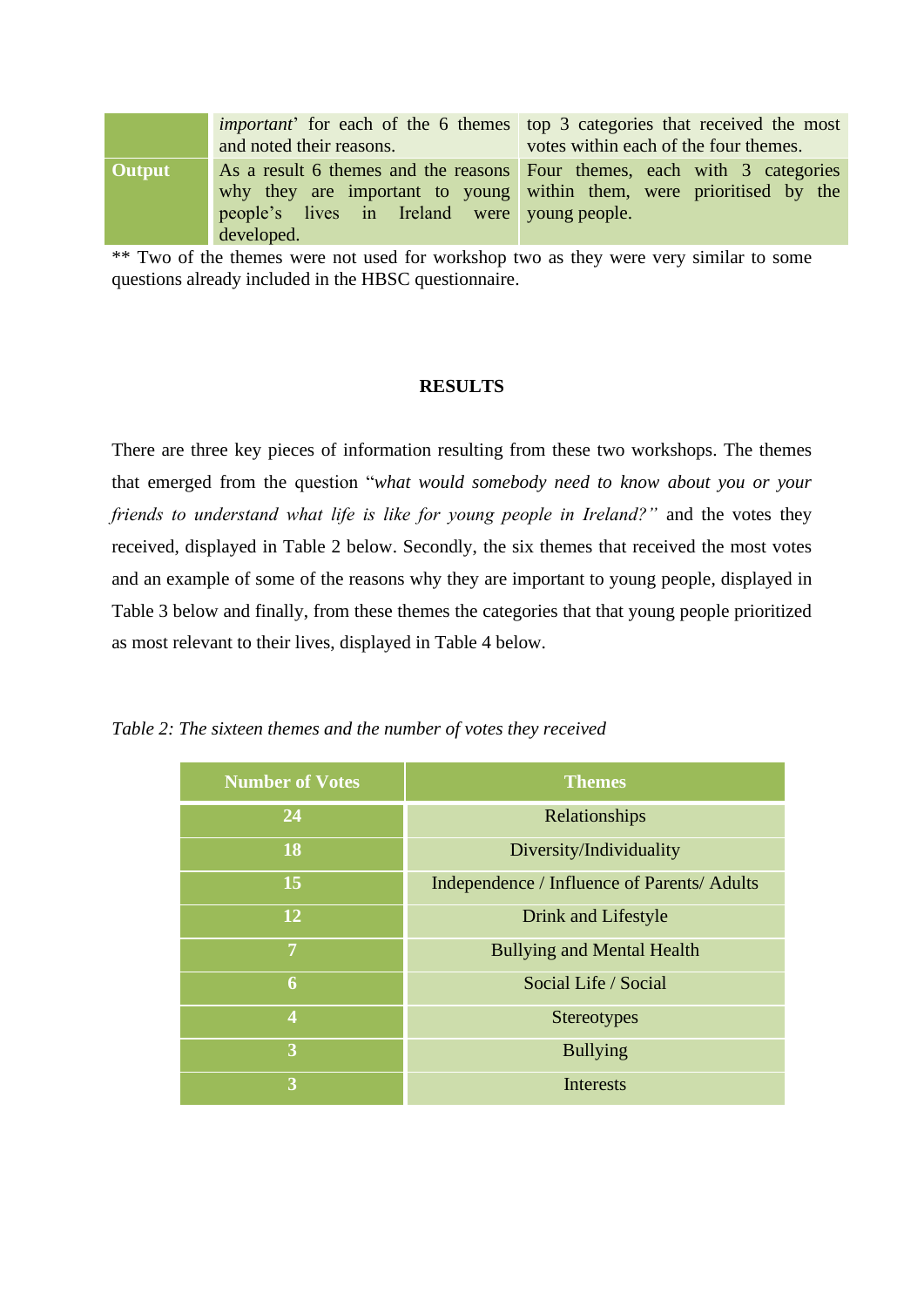|                | <b>Current affairs</b>  |
|----------------|-------------------------|
| $\mathbf{2}$   | Money                   |
| $\overline{2}$ | <b>Stress</b>           |
| 2.             | Cork way of thinking ** |
|                | Pressure                |
| ⋂              | School                  |
|                | Maturity                |

\*\* Cork is a large county in Ireland.

Table 3 below displays the six themes that received the most votes by the young people and some examples of the reasons why these are important to them.

*Table 3: The reasons why these six themes are important to young people's lives*

| <b>Theme</b>                       | Why is this important?                                                                                                                                                                                                                                                                                                                                                                       |
|------------------------------------|----------------------------------------------------------------------------------------------------------------------------------------------------------------------------------------------------------------------------------------------------------------------------------------------------------------------------------------------------------------------------------------------|
| <b>Relationships</b>               | Sometimes young people aren't ready for mature relationships<br>Some adults don't trust young people to be in mature/sexual relationships<br>Relationships make you feel like an adult<br>It gives you an insight into who they really are<br>More confident around the opposite sex<br>Family and friends are important<br>Parents can be too strict<br>Not everyone talks to their parents |
| Diversity/<br><b>Individuality</b> | Being yourself is a contributing factor to your mental health<br>It can be hard to find yourself "who you are".<br>People place people into groups too much<br>As you get older you become more unique/individual<br>People aren't trusted to choose their own religious path<br>Aim for what you like, not what's individual<br>Impacts on mental health                                    |
| <b>Independence/Influence</b>      | Independence necessary for you to grow as a person                                                                                                                                                                                                                                                                                                                                           |
| of parents/adult                   | Young People are the future – we know what we don't want country to look like<br>Giving independence builds a trust between young people $\&$ parents<br>Adults can guide us in right direction about some things<br>Gaining trust gradual $&$ step by step!                                                                                                                                 |
| <b>Drink and Lifestyle</b>         | People drink even if they don't want to<br>There's nothing for youth to do $&$ nowhere to go<br>Young people don't know their limits<br>Major relationship between drink & sports especially GAA & sailing<br>Young people learning from adult culture<br>Need to know what happens if you do start drinking<br>Such a big issue<br>Peer pressure from friends                               |
| <b>Bullying and Mental</b>         | Bullying can lead to suicide                                                                                                                                                                                                                                                                                                                                                                 |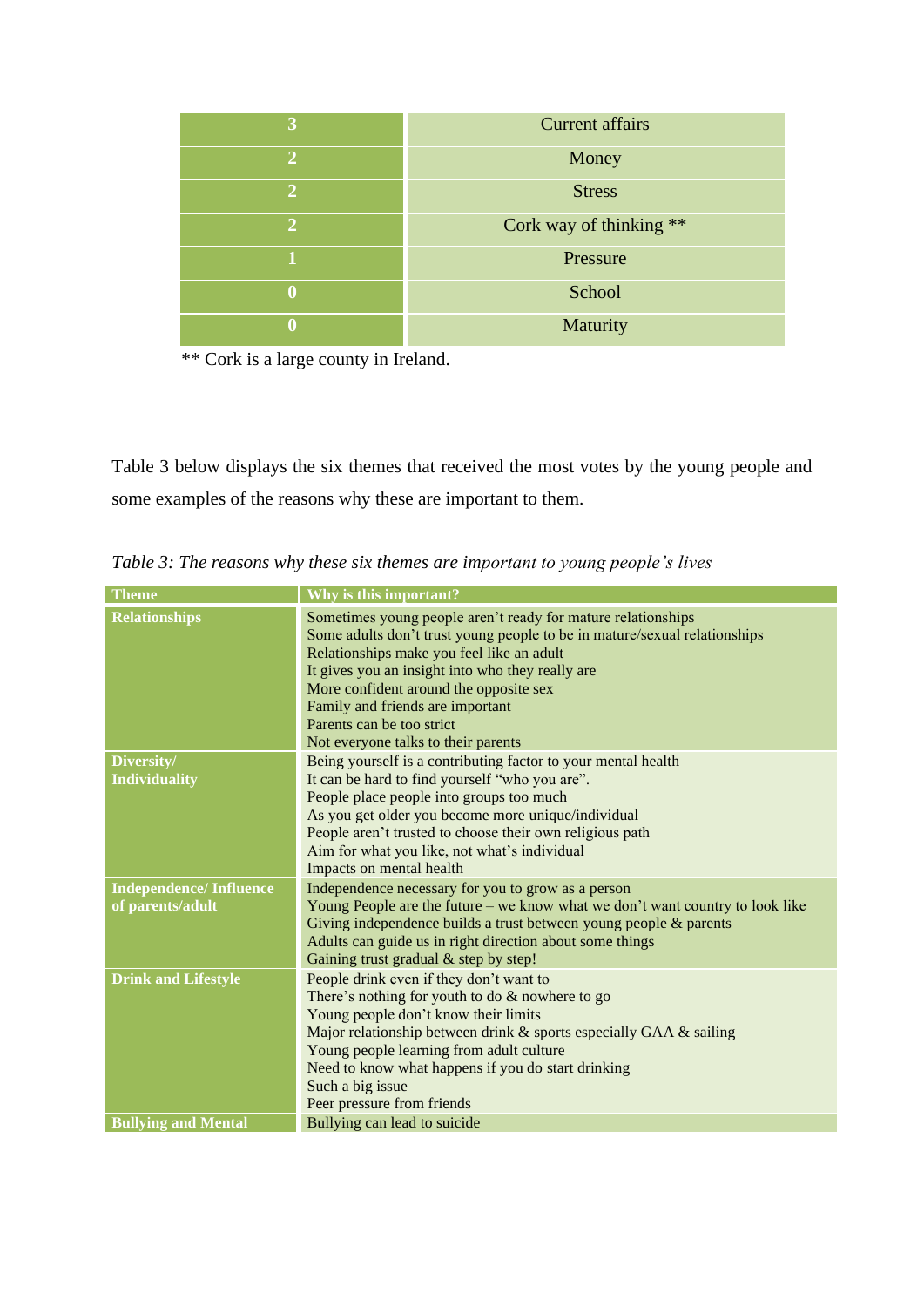| <b>Health</b>               | Some people do not consider mental health seriously enough<br>Both topics are linked very closely<br>It is currently a 'taboo' subject and this needs to change<br>Bullying from peers but frequently from people from perceived powers e.g.<br>teachers<br>Listening helps<br>It's a serious problem $\&$ there is such a stigma about it.<br>Low self esteem |
|-----------------------------|----------------------------------------------------------------------------------------------------------------------------------------------------------------------------------------------------------------------------------------------------------------------------------------------------------------------------------------------------------------|
| <b>Social life / Social</b> | Dangers of being revealed in the social media<br>Making friends<br>Independence<br>Online bullying<br>Gives you good communication skills<br>Express yourself<br>Interests & hobbies<br>So you have people for you when you feel down or feel alone                                                                                                            |

Four of these six themes were used in workshop two by the young people to develop their priorities. These four themes included; Diversity/Individuality, Independence, Mental Health and Bullying. The theme Diversity/Individuality resulted in 13 categories, Independence produced 12 categories, Mental health resulted in 10 and Bullying in 7 categories. Each young person voted on the three categories they thought were most important within each of these four themes. These votes were collated and resulted in the 3 categories that received the most votes within each of the four themes. These are displayed in Table 4.

*Table 4: The three categories that received the most votes within each theme*

| <b>Theme</b>                   | <b>Category 1</b>  | <b>Category 2</b>    | <b>Category 3</b> |
|--------------------------------|--------------------|----------------------|-------------------|
| <b>Diversity/Individuality</b> | Sexuality          | <b>Stereotypes</b>   | Finding yourself  |
| <b>Independence</b>            | <b>Stereotypes</b> | Gaining Independence | Trust             |
| <b>Mental Health</b>           | <b>Solutions</b>   | Social Media         | Causes            |
| <b>Bullying</b>                | Causes             | <b>Types</b>         | Coping            |

At the end of both of the workshops each young person completed an evaluation sheet. Overall the results of both evaluations were very positive with the young people reporting that they enjoyed participating in the workshops, they had fun and that they found the activities easy to carryout. Many young people also wrote individual comments on the evaluations sheets expressing their appreciation for being involved in the research process.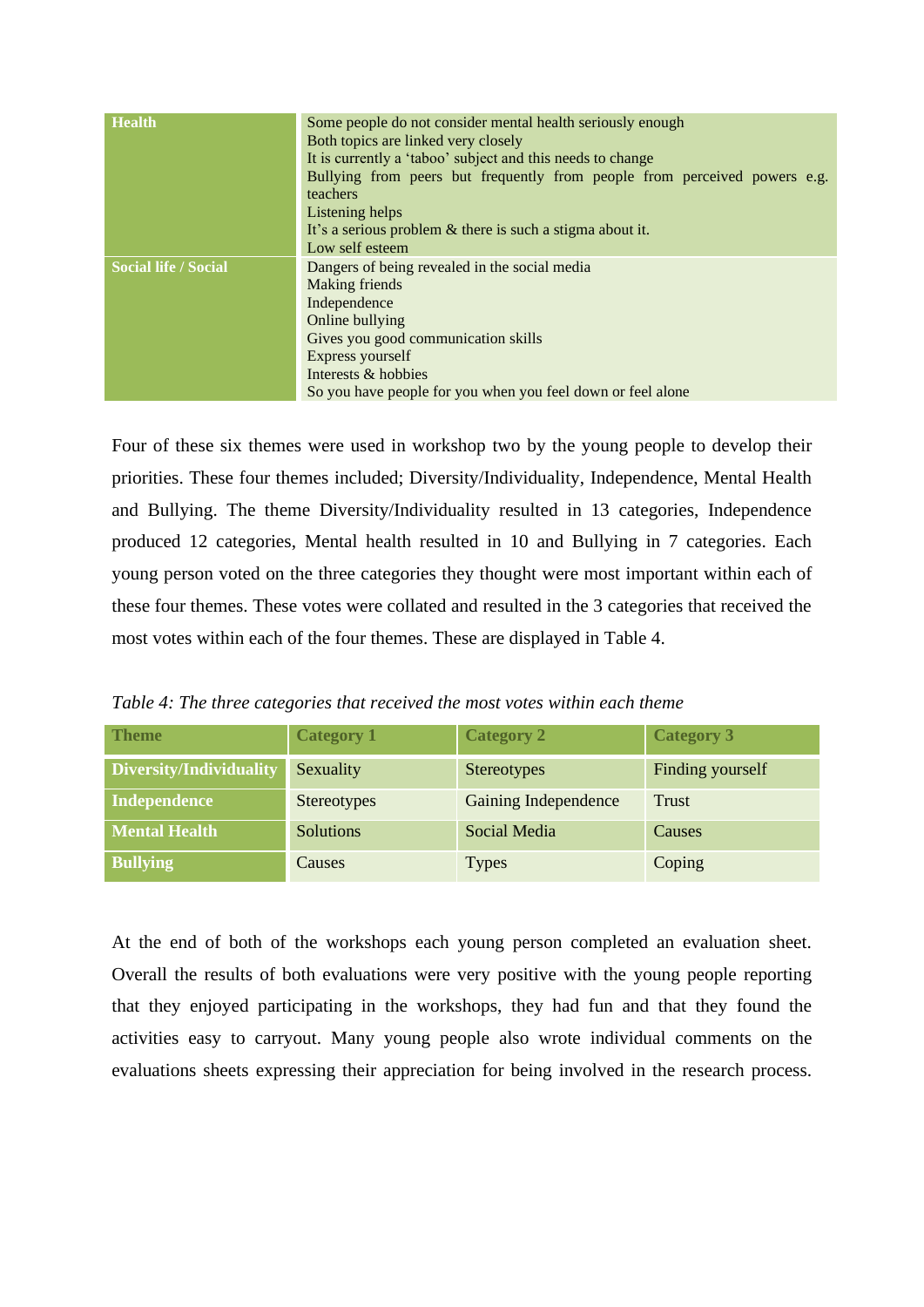One young person commented '*It's good to know that the questions asked of young people are in some way asked by young people'*.

### **DISCUSSION**

The main focus of these participative workshops was to increase young people's involvement in the HBSC research process with a view to ensuring the 2014 survey reflected the priorities of young people's lives in Ireland now. The young people actively participated and worked hard to generate rich data in both workshops. They produced the data, categorised it and presented it in an orderly fashion fit for the purpose that was intended, highlighting young people's priorities. These workshops demonstrate how willing, interested and capable the young people were to participate in the research process. It also highlights how enthusiastic they were to share their opinions with adults that were willing to listen and take their opinions into account. They generated new knowledge about what is important in their lives proving that they are the experts in their own lives.

#### **Workshop One**

The young people who participated in the first youth participation workshop successfully identified a number of key themes they felt were important in young people's lives in Ireland without researcher interference or interpretation. They displayed an impressive level of diplomacy in choosing and voting for the themes and they discussed and debated them in groups before agreeing on the six priority themes. The six priority themes that emerged were; 'Relationships', 'Diversity/Individuality', 'Independence / Influence of Parents/adults', 'Drink and Lifestyle', 'Bullying and Mental Health', and 'Social Life/social'. These provided the research team with some new topics that have not been included in the HBSC survey before and also highlight the relevance and importance of some topics that have been present in past surveys. The themes 'Relationships', 'Drink and Lifestyle' and 'Social life' were not brought forward to the next stage of the research as the HBSC survey has previously addressed much of the issues that emerged within these themes including; friendships, relationships with parents, drinking alcohol, sex, family, socialising and interests.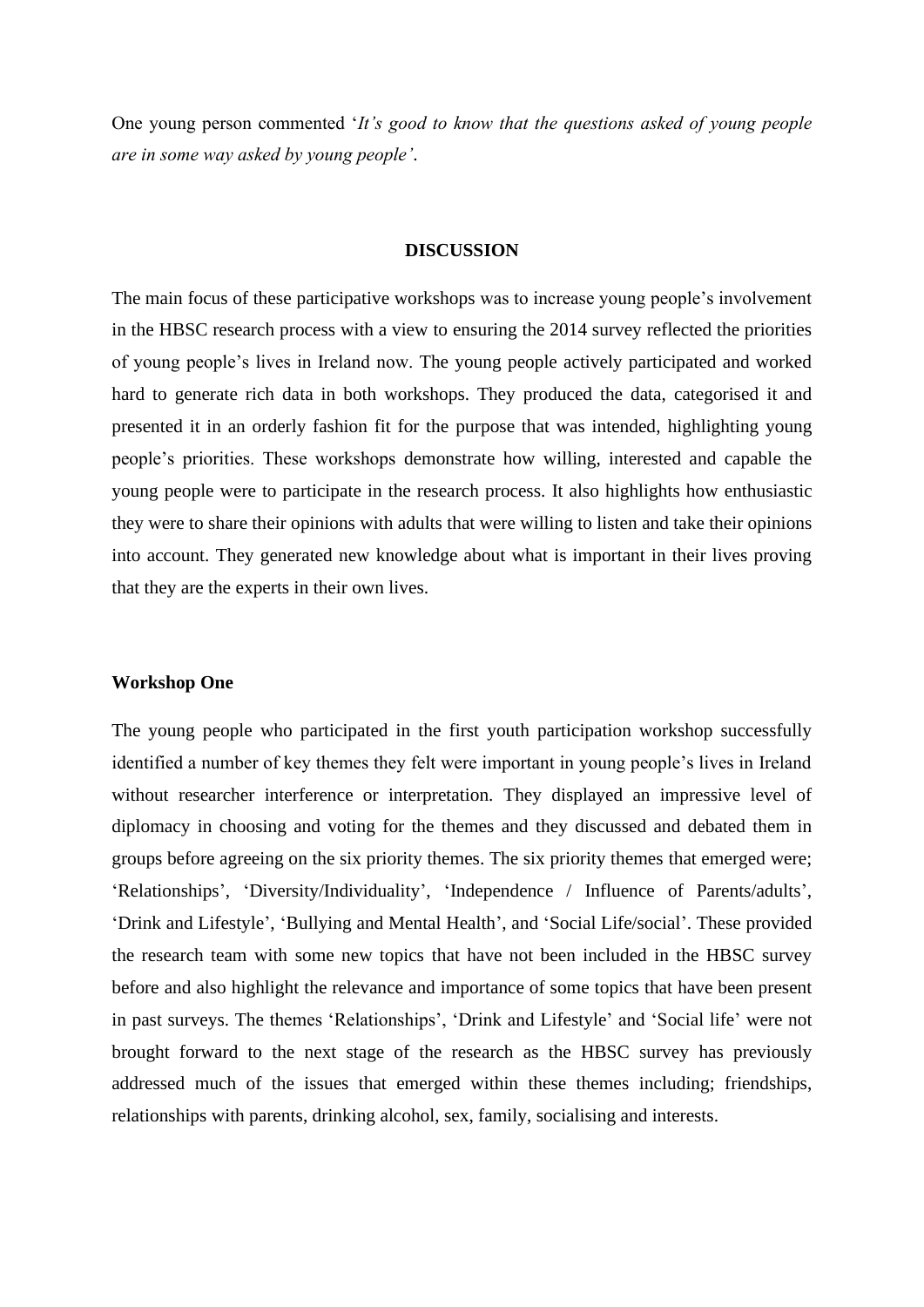Through these workshops the young people provided a wealth of valuable knowledge that must be respected by the researchers. They rated the theme 'Diversity/Individuality' very highly in their vote and discussed it passionately during the workshop highlighting it as an important theme to be address within HBSC. The young people linked this to being hard to 'find yourself' as a teenager and to young people's mental health, something to consider when developing new questions for the HBSC survey. 'Independence' was another theme that received a large number of votes from the young people. This theme focused on their need for independence as they grow as a person. Within this theme the young people referred to struggles with parents and gaining independence being a gradual process. This theme emerged as important to the young people so should receive some focus by the researchers, possibly within the topic of 'family' in the HBSC survey. 'Bullying' and its link with 'mental health', as perceived by the young people, created a lot of discussion. A link between bullying and suicide emerged so too did the idea of mental health being a 'taboo' subject and one that is stigmatised. Bullying has been included in the HBSC questionnaire in some detail in the past however with the seriousness and lengthy discussion around this topic further participative workshops are needed to provide the young people with an opportunity to develop this theme further and consider how HBSC could help in capturing it more comprehensively.

### **Workshop two**

In the second participative workshop the young people developed these four themes further. They categorised the data and effectively prioritised these categories in order to reduce the data to a feasible amount for further investigation and to focus their priorities. Within each of the four themes three categories emerged as critical to consider for the HBSC survey. 'Diversity and Individuality' was categorised into 'sexuality' and 'finding yourself' as youth priorities. 'Stereotypes' also emerged as a category within this theme however this one mainly had a negative connotation with the young people expressing their dislike to being stereotyped by other people. The issue of 'stereotyping' strongly emerges, which in itself is important information about the lives of young people. The theme 'Independence' resulted in the category 'stereotypes' again along with 'gaining independence' and 'trust'. It became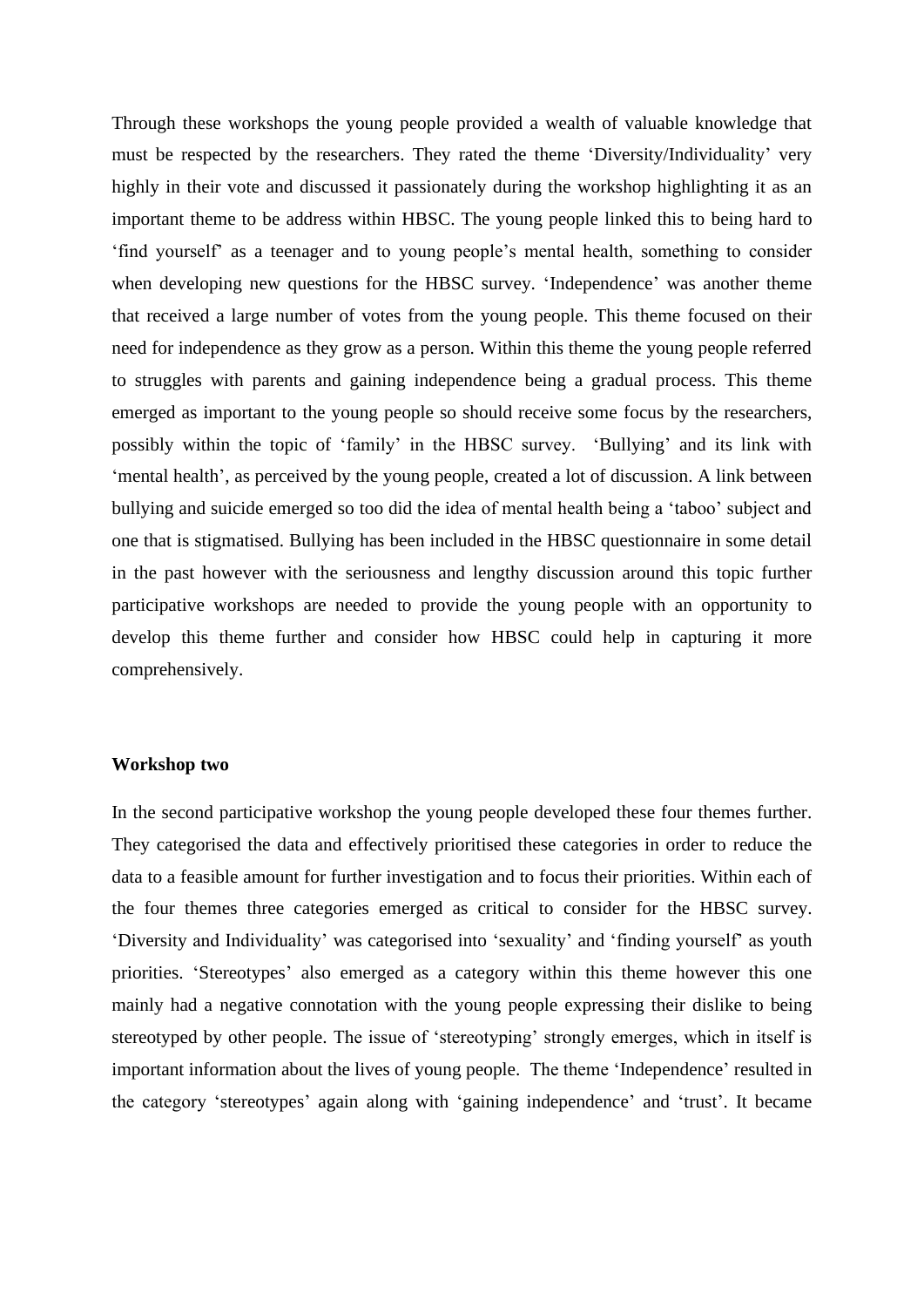clear from the workshops that it is critical to teenagers and their relationship with their parents that they are given the opportunity to develop and grow as a person with guidance.

The categories within the theme 'mental health' focused on addressing the 'causes', one of which was very strongly identified as 'social media' by the young people and 'finding solutions'. Some of this may be beyond the remit of the HBSC survey but there is scope for the young people to develop some questions in this area that have the potential to influence policy or practice in the future. Again a similar thought process occurred with the theme 'Bullying' with the young people identifying the important categories relating to this as 'causes', 'types' and 'coping'. Some of these have been addressed in previous HBSC surveys but due to the level of importance placed on this area by the young people it highlights there is much more information to know, especially on the effects of social media. Throughout this workshop the young people proved they have exceptional capabilities to rationally choose the categories they felt were most important and relevant to the lives of young people in Ireland. They also had the ability to explain the categories in a simple and concise way for the purpose of the research.

#### **Observations after the workshops**

Prior to both workshops a detailed protocol was developed and all facilitators were familiar with this. However during the workshops it was evident that different facilitators, despite the protocol, may have influenced the way their group worked on certain tasks due to their own specific facilitation style. This may have resulted in differences across the groups of young people and how they approached the task. Young people in both workshop one and workshop two expressed a need for more time during the workshops to work on the activities. Due to the time constraints of the day however it was necessary to keep the activities within the assigned time allocations.

The objective of involving different groups of young people in workshop one and two was to ensure as many young people as possible were involved in the research process. This secured a wide variety of opinions and priorities were discussed in each workshop. However it needs to be stated that having the same group of young people participate in both workshops may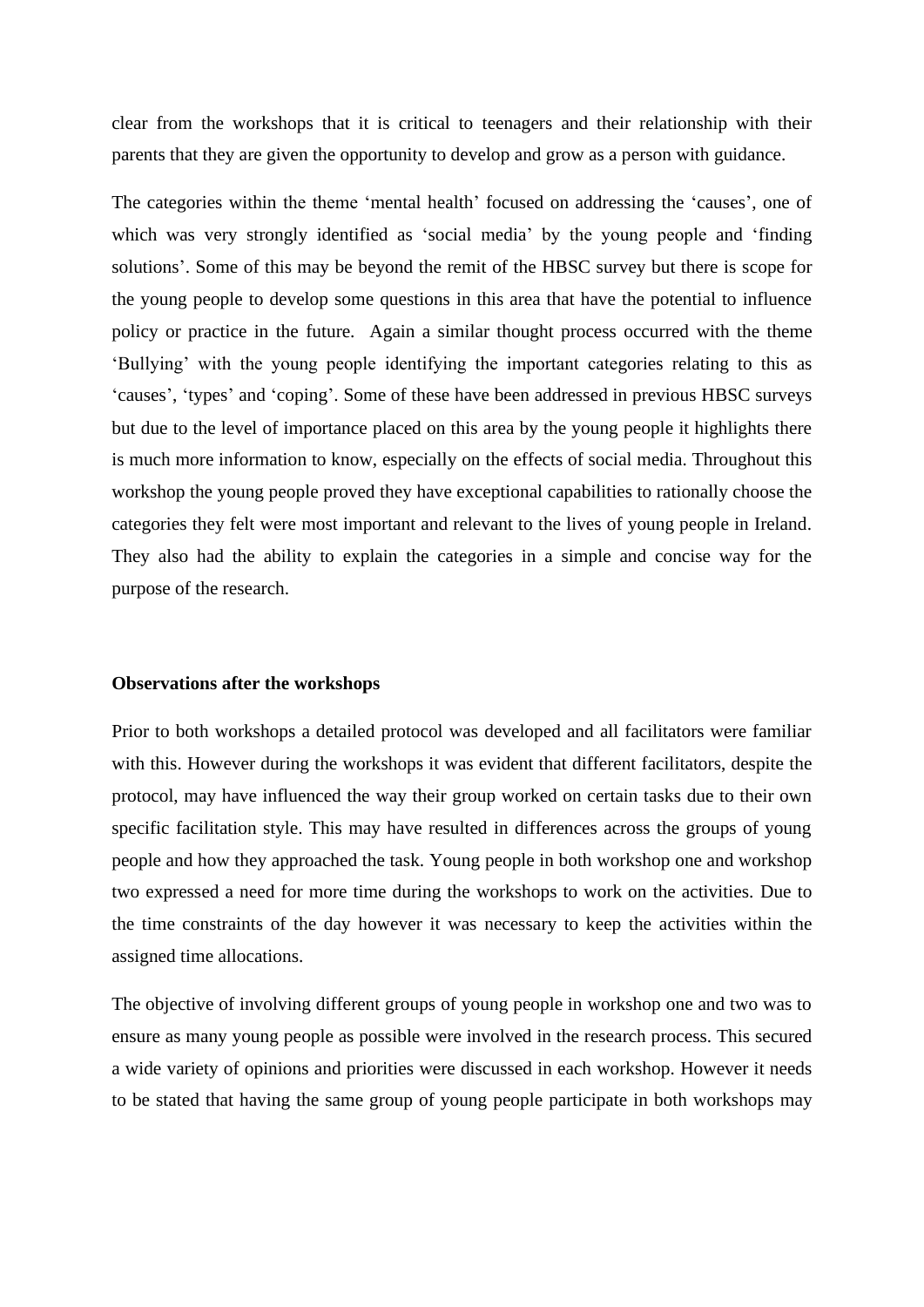have resulted in a more cohesive process of data generation and theming. In workshop two, to a certain extent, the young people interpreted the data generated in workshop one so some of the meaning may have been misinterpreted. Although the methodology used for these workshops was a great success, even using two different groups of young people, the question remains if just one group participated would this have resulted in slightly different themes?

#### **Added value of the workshops**

The workshops proved to be very valuable to carry out as part of the HBSC research process. Some new and unexpected youth priorities emerged as a result, including the focus on independence, young people finding themselves, individuality, and feeling that they are stereotyped. Other themes that emerged were not unexpected to the researchers. These included bullying and mental health concerns. However the level of importance given to these categories and the lengthy discussions about them, confirms these as topics of as priority for HBSC in the future. The extent to which the young people perceive bullying and mental health problems to be linked is also a very important finding. It is very valuable information for all those working with young people in a role of responsibility for their wellbeing.

These youth participatory workshops laid a foundation for the future participation of young people in research. It highlights the benefits and usefulness of involving young people in research about their lives and health. Due to the success of this research process, and the very valuable outcomes from it, this methodology is exhibited as an excellent model for other researchers in the area of youth research to follow and learn from.

These workshops also made the initial steps towards HBSC International becoming a more youth inclusive research project. It would be very interesting for other HBSC countries to undertake a similar process and benefit from the youth in their individual countries identifying what is important in their lives. This process confirmed to the researchers that young people are in fact the experts when it comes to their lives and health and they are very interested in participating in the research process. Many of the young people involved in the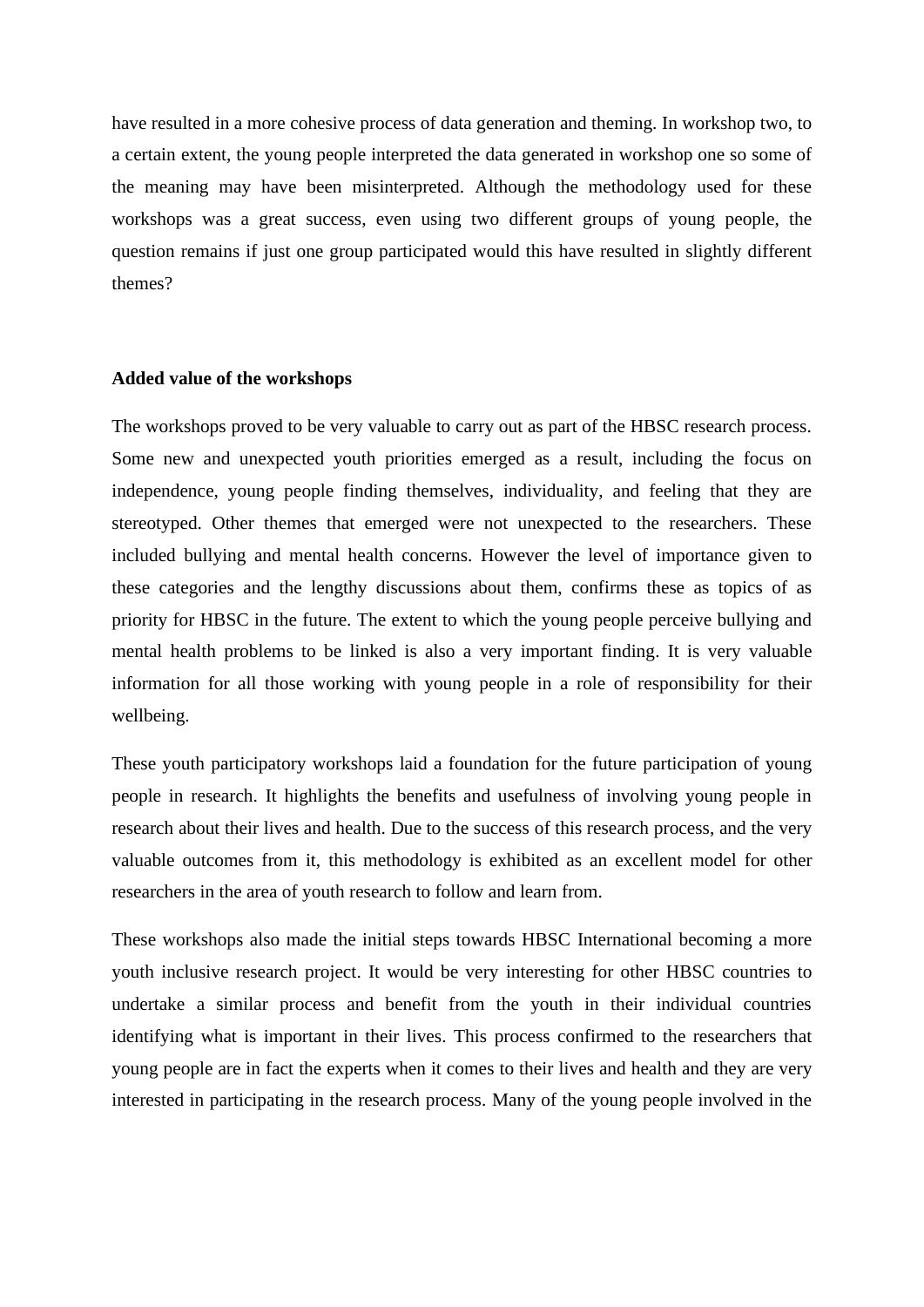process expressed their appreciation for being given the opportunity to participate and to share their opinions. They proved to be competent and knowledgeable and were able to share their opinions in a structured and methodological way. All of the learning from this process has the potential to aid in the further development of an even more appropriate structure for the inclusion of young people in any research process.

Although the data we have from the young people to date is very valuable there are more steps planned as part of the process of involving young people in the HBSC research cycle. The next step is to continue working with young people to enable them, from the themes that have emerged, to develop possible question for inclusion in the 2014 HBSC survey. These questions will then be reviewed and piloted before a final decision is made on the questions to include in the 2014 HBSC questionnaire.

### **CONCLUSIONS**

These workshops, for the first time in the history of the HBSC study, represent the opportunity young people were given to express their views and perspectives on what the priorities should be for HBSC Ireland 2014. This will ensure the young people themselves have an impact on the HBSC Ireland study, a national research project and thus will influence the outcomes of the research findings. The young people provided invaluable data during the workshops and set priorities that the researchers had not previously considered for the study. This highlights the usefulness of involving young people in research about their lives. Due to the International status of the HBSC study these workshops have the power to serve as a catalyst for other countries to involve young people in their research process and as a result each country could potentially develop new youth health priorities.

The inclusion of new questions, based on these themes, in the 2014 HBSC Ireland Study will provide valuable information on aspects of the lives of children and young people never before explored in the Survey. This information will assist in the development of policies and services that meet the needs of children and young people in aspects of their lives that are important to them.

The journey described in this paper represents a radically different approach to development of a national survey. The direct involvement of young people in identification of their priority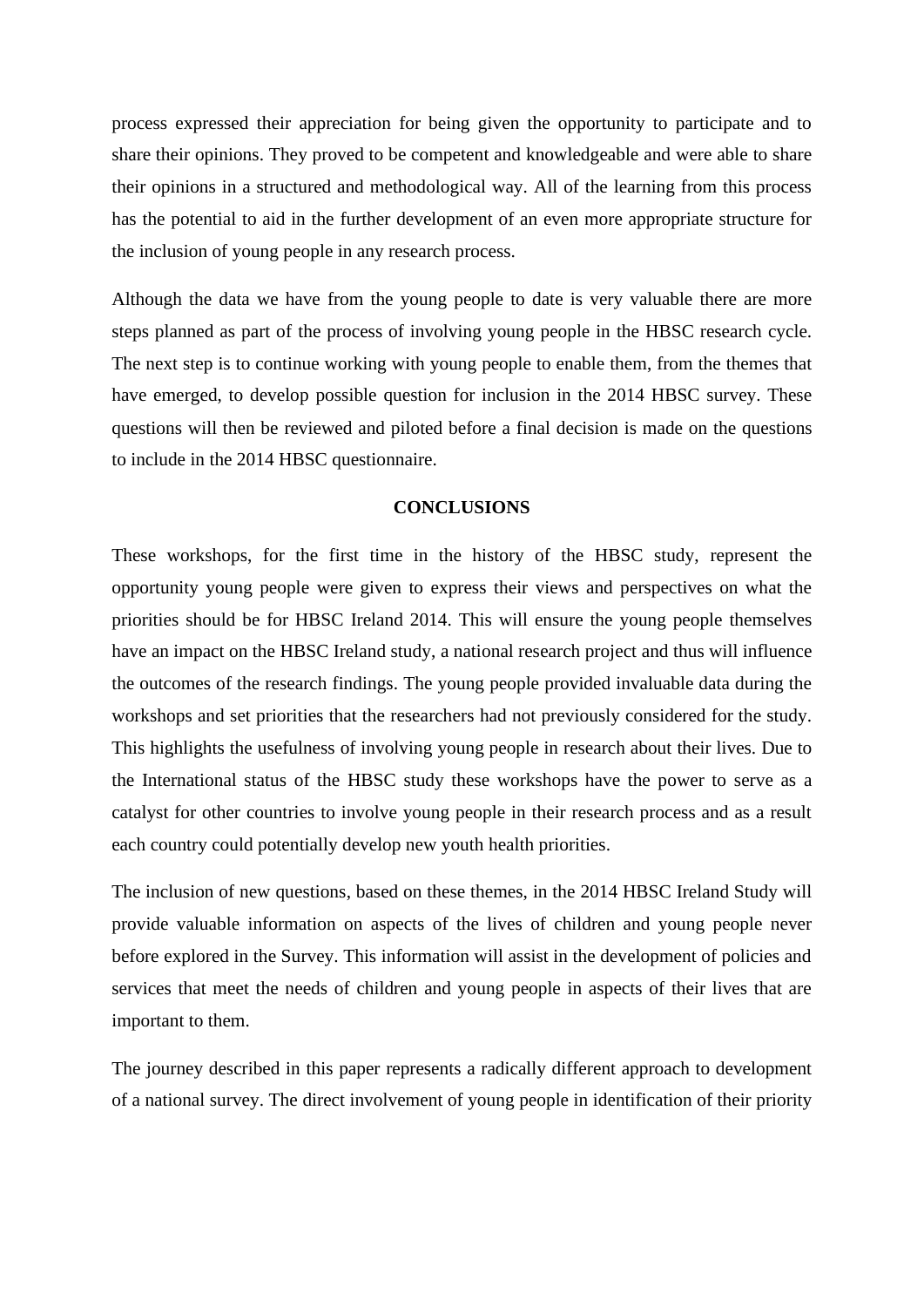themes and the nature of the partnership between a Government department and a team of academic researchers are new methods of working on such initiatives. This project affirms the benefit of the partnership between the DCYA and the HBSC Team. The success and learning from the process and findings are a model of good practice for the fledgling DCYA Children's Participation Hub. The outcomes from the process confirm the value of involving children and young people as stakeholders in the HBSC Survey and challenges researchers and policy-makers to consider involving children and young people in the development and design of other research into their lives and behaviour.

It was an important objective that the methodology used for these workshops was in line with the principles of health promotion; participation and empowerment and due to the positive reaction and feedback by the young people involved this was achieved. Although this research was carried out within the HBSC research project, the findings of the study identify the potential of such a methodology to transform the path of any research project concerning young people. It identifies how a research project and its possible outputs can be made more relevant to young people's lives by involving them in the process and thus gives them an opportunity to have a voice in shaping their environment.

### **LIMITATIONS**

Using Comhairle na nÓg to recruit the young people for the workshops may have resulted in a voluntary bias. This is due to the personalities and motivations of the young people who participate in such activities and not involving young people who are less likely to participate. However, the Comhairle was seen as an opportunity to involve young people from different counties and different schools in Ireland, and this was achieved. A further limitation of this study that socio demographic status information was not collected from the young people. Although it is relevant that the involvement of 'seldom heard' young people is one of the qualification criteria for the DCYA Comhairle na nÓg Development Fund. These would be important considerations for any research team undertaking a similar participative process.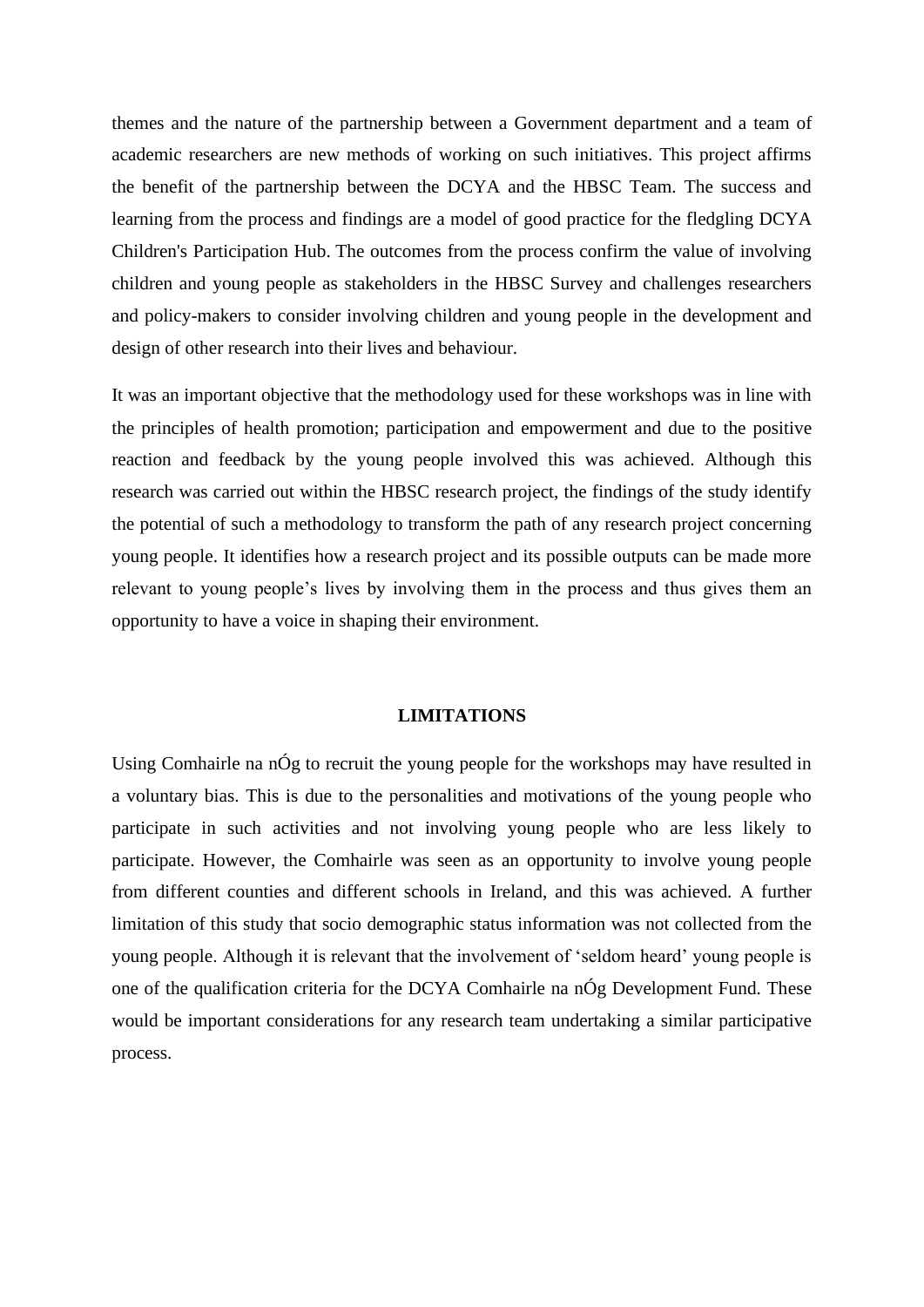#### **REFERENCES**

- 1. United Nations Convention on the Rights of a Child (1989). Geneva: United Nations.
- 2. Sinclair, R., Participation in practice: making it meaningful, effective and sustainable, Children & Society, 2004, 18(2), p.106-118.
- 3. Arnstein, S., Eight rungs on the Ladder of Citizen Participation, Journal of the American Institute of Planners, 1969, 35(4), p. 216-224.
- 4. Hart, R., Children's participation: The theory and practice of involving young citizens in community development and environmental care, London: Earthscan (UNICEF), London, 1997.
- 5. Shier, H., Pathways to Participation: Openings, Opportunities and Obligations. A new Model for Enhancing Children's Participation in Decision-making, in line with Article 12.1 of the United Nations Conventions on the Rights of the Child, Children and Society, 2001, 15(2), p. 107-117.
- 6. Kirby, P., Lanyon, C., Cronin, K., Sinclair, R., Building a Culture of Participation: Involving Children and Young People in Policy, Service Planning, Delivery and Evaluation- Research Report. London: Department for Education and Skills, London, 2003.
- 7. Pretty, J. N., Guijt, I., Thompson, J., Scoones, I., Participatory Learning and Action: A trainer's guide. London: International Institute for Environment and Development (IIED), London, 1995.
- 8. Turtle, K., McElearney, A., Scott, J., Involving Children in the Design and Development of Research Instruments and Data Collection Procedures: A Case Study in Primary Schools in Northern Ireland, Child Care in Practice, 2010, 16(1), p. 57-82.
- 9. Coyne, I., Children's participation in consultations and decision-making at health service level: A review of the literature, International Journal of Nursing Studies, 2008, 45(11), p. 1682-1689.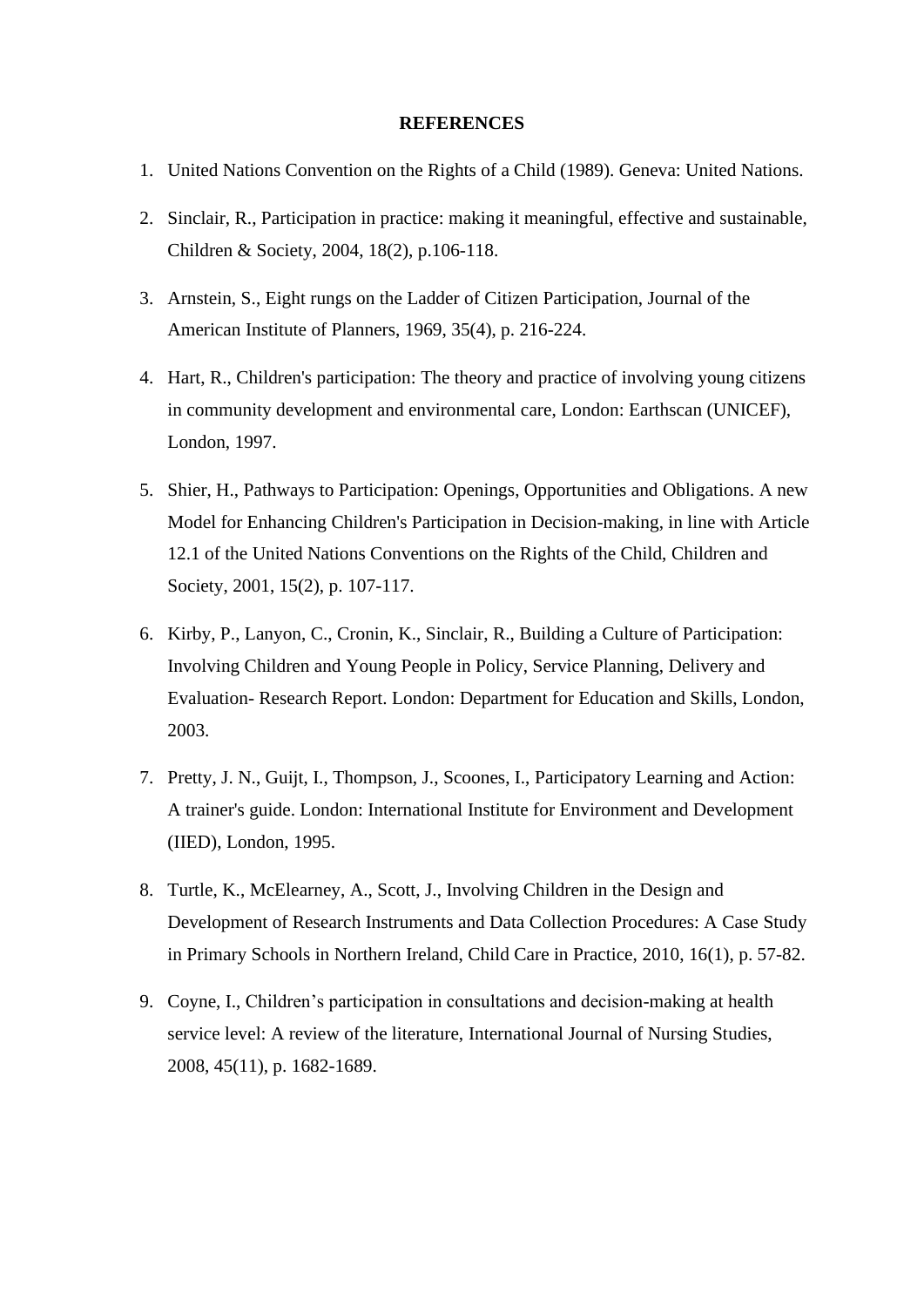- 10. Morgan, M., Gibbs, S., Maxwell, K., Britten, N., Hearing children's voices: Methodological issues in conducting focus groups with children aged 7-11 years, Qualitative Research, 2002, 2(1), p. 5-20.
- 11. Schafer, N., Yarwood, R., Involving young people as researchers: uncovering multiple power relations among youths, Children's Geographies, 2008, 6(2), p. 121- 135.
- 12. Bowd, R., Ozerdem, A., Kassa, D. G., A theoretical and practical exposition of 'participatory' research methods, In A. Ozerdem & R. Bowd (Eds.), Participatory Research Methodologies. Development and post-disaster/conflict reconstruction (pp. 1-20), Surrey: Ashgate Publishing Limited, 2010.
- 13. Mills, S., Michel Foucault, London: Routledge, London, 2003.
- 14. Kirshner, B.J., O'Donoghue, J. L.,Youth-Adult Research Collaborations: Bringing Youth Voice and Development to the Research Process, Paper presented at the Annual Meeting of the American Educational Research Association, Seattle, 2001.
- 15. Malone, K., Research on, with and by children, Keynote Address**,** Researching Children**,** An Open Conference on research with and by children, 25th-28th June, University of East Anglia, Norwich UK, 2006.
- 16. Christenson, P., James, A., Research with Children: perspectives and Practices, (2nd ed.) Abingdon: Routledge, 2008.
- 17. Kellett, M., Children as active researchers: a new research paradigm for the 21st century? ESRC, UK, 2005.
- 18. Waksler, F. C., Studying the social worlds of children: Sociological readings, London: Falmer, 1991.
- 19. Solberg, A., The challenge in child research from "being" to "doing", In J. Brannen & M. O. Brien (Eds.), Children in families: Research and policy, London: Falmer, 1996.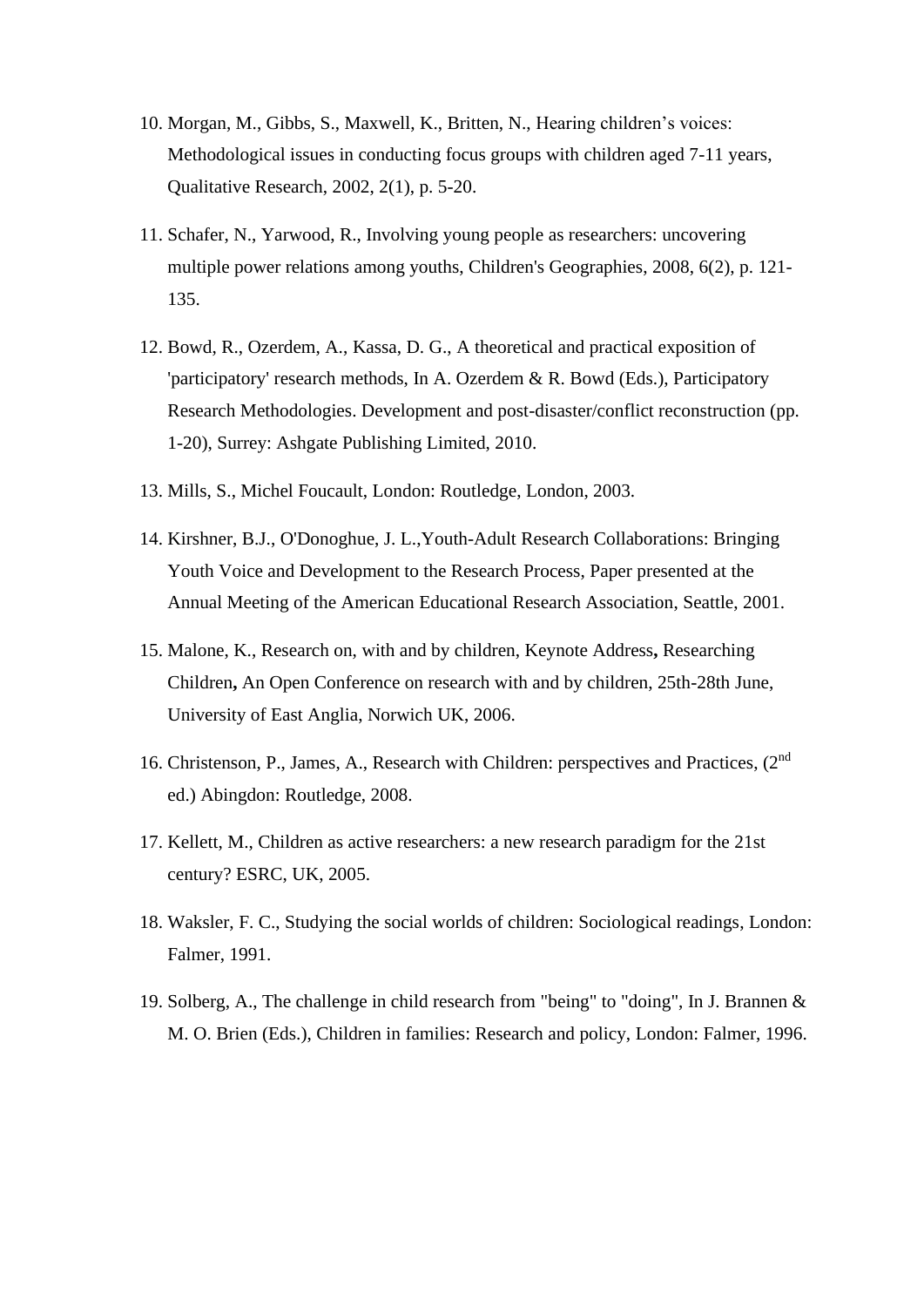- 20. Alderson, P., Children as Researchers; The Effects of Participation Rights on Research Methodology, In P. C. a. A. James (Ed.), Research with children: Perspectives and practices, London: Routledge Falmer, 2000.
- 21. Corsaro, W. A., The clarification request as a feature of adult interactive styles with young children, Language in Society, 1977, 6(02), p. 183-207.
- 22. Kanton, R., Elgas, P., Fernie, D., Cultural knowledge and social competence within a preschool peer-culture group, In M. Woodhead, D. Faulkner & K. Littleton (Eds.), Cultural worlds of early childhood London: Routledge/Open University Press, 1998.
- 23. Mandell, N., Children's negotiation of meaning, In F. C. Waksler (Ed.), Studying the social worlds of children (pp. 161-178), London: Falmer Press, 1991.
- 24. O'Higgins, S., Rules of Engagement: What We Want to Know. Giving young people a voice in sex education curriculum development, Unpublished Doctoral Thesis. National University of Ireland, Galway, 2011.
- 25. Kellett, M., Small Shoes, Big Steps! Empowering Children as Active Researchers, American Journal of Community Psychology, 2010, 46(1-2), P. 195-203.
- 26. Bourke, L., Reflections on doing participatory research in health: participation, method and power, International Journal of Social Research Methodology, 2009, 12(5), p. 457-474.
- 27. Wahab, S., Creating knowledge collaboratively with female sex workers: Insights from a qualitative, feminist, and participatory study, Qualitative Inquiry, 2003, 9(4), p. 625-642.
- 28. Burns, S., Schubotz, D., Demonstrating the Merits of the Peer Research Process: A Northern Ireland Case Study, Field Methods, 2009, 21(3), p. 309-326.
- 29. O' Brien, N., Moules, T., (2007). So round the spiral again: a reflective participatory research project with children and young people, Educational Action Research, 2007 15(3), p. 385-402.